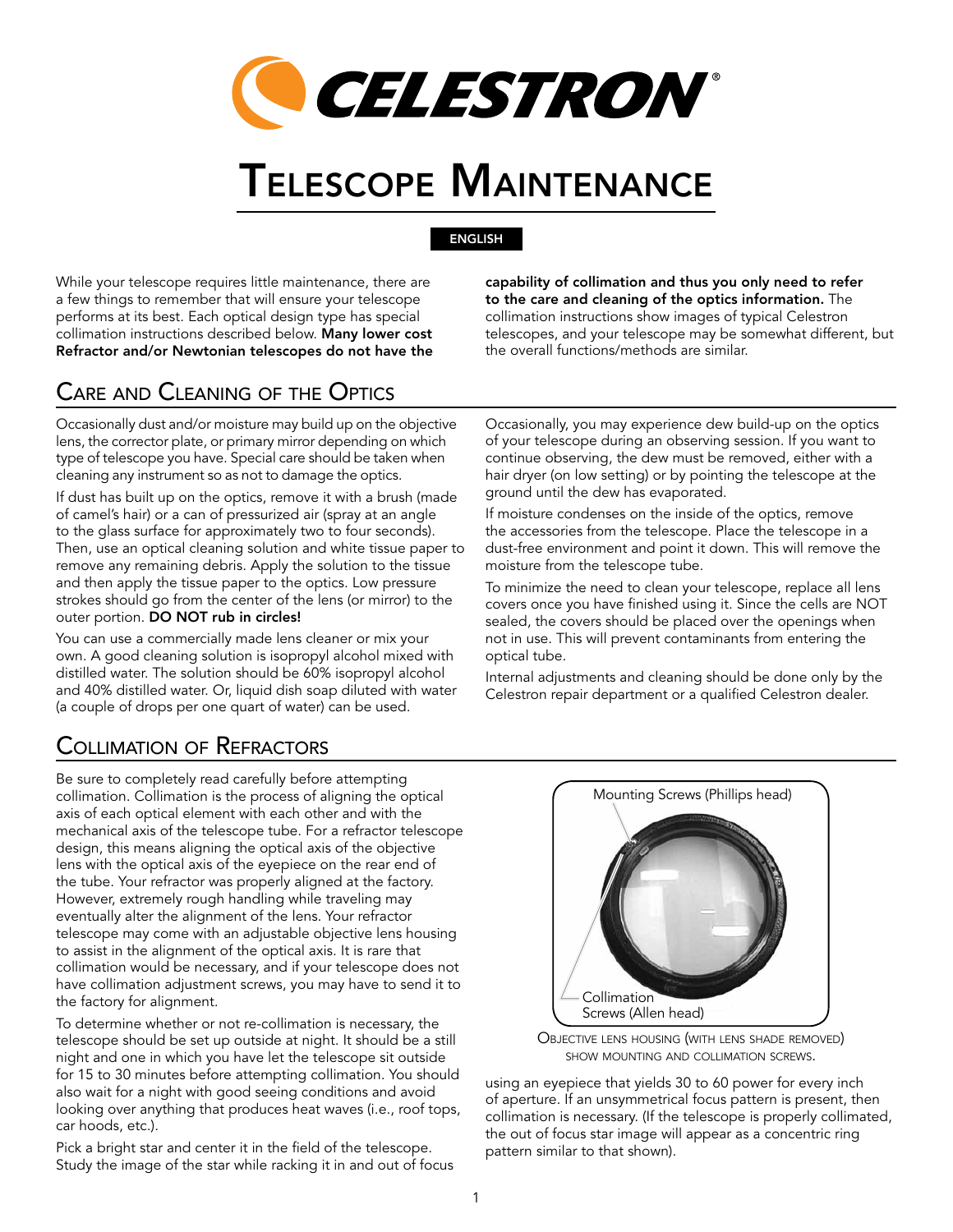To collimate, the telescope should be on either a motor driven (i.e., tracking) equatorial mount that is approximately polar aligned or pointed at a stationary star without the motor drive running. Polaris, the North Star, is the perfect collimation star for northern hemisphere observers since it appears motionless against the background sky long enough to perform the collimation procedure. Polaris is the last star in the handle of the Little Dipper (Ursa Minor), and its distance above the northern horizon is always equal to your latitude angle.

Prior to collimating, locate the three (3) mounting screws on the objective lens housing on the front of the tube. (These screws attach the objective lens housing to the main tube and should not be removed). It may be necessary to remove the lens shade from the front of the tube to allow easy access to the collimation screws. Next to each mounting screw is a shorter Allen screw (collimation screw) that pushes against the optical tube to pivot the objective lens housing. In order to make an adjustment, the mounting screw is loosened while the Allen screw is turned in or out. Then, the mounting screw is tightened. Only one of the three (3) sets is adjusted at a time. Normally motions on the order of 1/8 turn will make a difference, with only about 1/2 to 3/4 turn being the maximum required. DO NOT remove or back out the mounting screws more than one (1) to two (2) turns!

With Polaris or another bright star centered in the field of view, focus with your highest power eyepiece (i.e., one with the shortest focal length). This includes eyepieces in the 4 mm to 6 mm range. The star should be well centered in the field of view of the eyepiece. It may be helpful for two people working together, while one views and instructs the other which screws are correctly turned and by how much. Start by loosening one Phillips head (mounting) screw about 1 turn and advancing the Allen screw to see if the motion is correct. If not, undo the step and try another set of screws.

After making the first adjustment, it is necessary to re-aim the telescope tube to center the star again in the field of view. It can then be judged for symmetry by going just inside and outside of exact focus and noting the star's pattern. Improvement should be seen if the proper adjustments are made. Since three (3) sets of screws are present, it may be necessary to move at least two (2) sets of screws to achieve the necessary lens movement. DO NOT over tighten the outer mounting screws!

Once in collimation, your telescope should not need additional collimation unless the telescope has been bumped or jarred severely.



A collimated telescope should appear as a symmetrical ring pat tern similar to the diffraction disk seen here.

Refractor Collimating Eyepiece - Some refractors include a collimating eyepiece (if not, you should consider purchasing one from a dealer) that can help you to roughly check the alignment of your telescope in the daytime. The collimating eyepiece has a pinhole site that helps you determine if the optics are properly aligned with the tube. With the focuser racked in all the way and the diagonal removed, place the collimating eyepiece inside the focuser tube. If the telescope is properly collimated, you should be able to see the entire edge of the objective lens when looking through the pin hole. If the objective lens appears oval, then it may be necessary to collimate the telescope as described above.

Refractor Collimating Eyepiece- Some refractors include a collimating eyepiece (if not, you should consider purchasing one from a dealer) that can help you to roughly check the alignment of your telescope in the daytime. The collimating eyepiece has a pinhole site that helps you determine if the optics are properly aligned with the tube. With the focuser racked in all the way and the diagonal removed, place the collimating eyepiece inside the focuser tube. If the telescope is properly collimated, you should be able to see the entire edge of the objective lens when looking through the pin hole. If the objective lens appears oval, then it may be necessary to collimate the telescope as described above.

# Collimation of <sup>a</sup> Schmidt-Cassegrain

The optical performance of your telescope is directly related to its collimation, the alignment of its optical system. Your telescope was collimated at the factory after it was completely assembled. However, if the telescope is dropped or jarred severely during transport, it may have to be collimated. The only optical element that may need to be adjusted, or is possible, is the tilt of the secondary mirror.

To check the collimation of your telescope you will need a light source. A bright star near the zenith is ideal since there is a minimal amount of atmospheric distortion. Make sure that tracking (with an optional motor drive) is on so that you won't have to manually track the star. Or, if you do not want to power up your telescope, you can use Polaris. Its position relative to the celestial pole means that it moves very little thus eliminating the need to manually track it.

Before you begin the collimation process, be sure that your telescope is in thermal equilibrium with the surroundings. Allow 45 minutes for the telescope to reach equilibrium if you move between large temperature extremes.

To verify collimation, view a star near the zenith. Use a medium to high power ocular — 12 mm to 6 mm focal length. It is important to center a star in the center of the field to judge collimation. Slowly cross in and out of focus and judge the symmetry of the star. If you see a systematic skewing of the star to one side, then re-collimation is needed.



The three collimation screws are located on the front of the secondary mirror housing.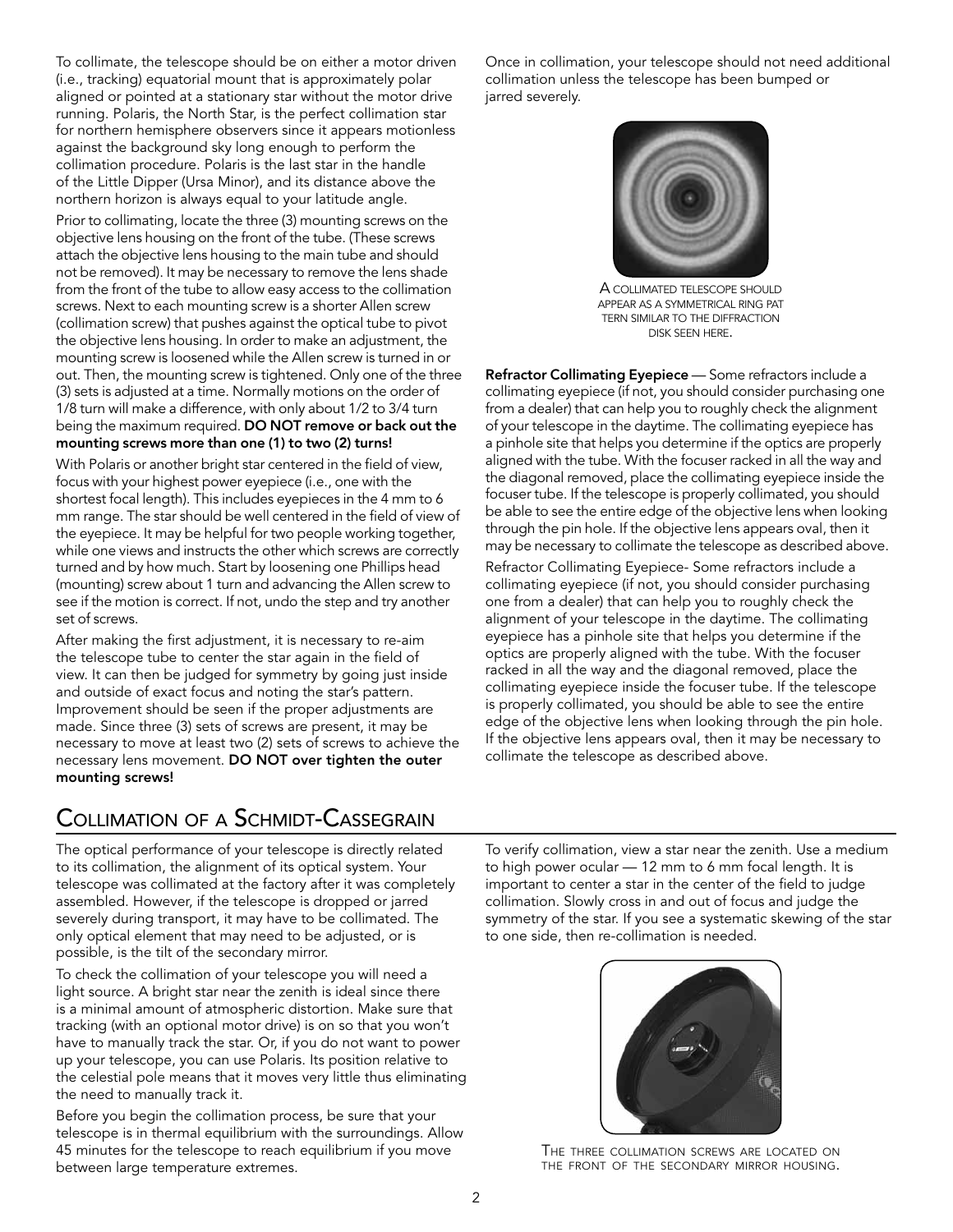To accomplish this, you need to tighten the secondary collimation screw(s) that move the star across the field toward the direction of the skewed light. These screws are located in the secondary mirror holder. Make only small 1/6 to 1/8

adjustments to the collimation screws and re-center the star by moving the scope before making any improvements or before making further adjustments.



Even though the star pattern appears the same on both sides of focus, they are asymmetric.<br>The dark obstruction is skewed off to the left side of the diffraction pattern indicating poor collimation.

To make collimation a simple procedure, follow these easy steps:

- 1. While looking through a medium to high power eyepiece, de-focus a bright star until a ring pattern with a dark shadow appears. Center the de-focused star and notice in which direction the central shadow is skewed.
- 2. Place your finger along the edge of the front cell of the telescope (be careful not to touch the corrector plate), pointing towards the collimation screws. The shadow of your finger should be visible when looking into the eyepiece. Rotate your finger around the tube edge until its shadow is seen closest to the narrowest portion of the rings (i.e. the same direction in which the central shadow is skewed).
- 3. Locate the collimation screw closest to where your finger is positioned. This will be the collimation screw you will need to adjust first. (If your finger is positioned exactly between two of the collimation screws, then you will need to adjust the screw opposite where your finger is located).
- 4. Use the hand control buttons to move the de-focused star image to the edge of the field of view, in the same direction that the central obstruction of the star image is skewed.
- 5. While looking through the eyepiece, use an Allen wrench or Phillips screwdriver to turn the collimation screw you located in step 2 and 3. Usually a tenth of a turn is enough to notice a change in collimation. If the star image moves out of the field of view in the direction that the central shadow is skewed, than you are turning the collimation screw the wrong way. Turn the screw in the opposite direction, so that the star image is moving towards the center of the field of view.
- 6. While turning, if you notice that the screws get very loose, then simply tighten the other two screws by the same

amount. Conversely, if the collimation screw gets too tight, then loosen the other two screws by the same amount.

7. Once the star image is in the center of the field of view, check to see if the rings are concentric. If the central obstruction is still skewed in the same direction, then continue turning the screw(s) in the same direction. If you find that the ring pattern is skewed in a different direction, than simply repeat steps 2 through 6 as above for the new direction.

Perfect collimation will yield a star image very symmetrical just inside and outside of focus. In addition, perfect collimation delivers the optimal optical performance specifications that your telescope is built to achieve.

If seeing (i.e., air steadiness) is turbulent, collimation is difficult to judge. Wait until a better night if it is turbulent or aim to a steadier part of the sky. A steadier part of the sky is judged by steady versus twinkling stars.



A collimated telescope should appear symmetrical with the central obstruction centered in the star's diffraction pattern.

## Collimation of a Newtonian

The optical performance of most Newtonian reflecting telescopes can be optimized by re-collimating (aligning) the telescope's optics, as needed. To collimate the telescope simply means to bring its optical elements into balance. Poor collimation will result in optical aberrations and distortions.

Before collimating your telescope, take time to familiarize yourself with all its components. The primary mirror is the large mirror at the back end of the telescope tube. This mirror is adjusted by loosening and tightening the three screws, placed 120 degrees apart, at the end of the telescope tube. The

secondary mirror (the small, elliptical mirror under the focuser, in the front of the tube) also has three adjustment screws.

### Aligning the Secondary Mirror

The following describes the procedure for daytime collimation of your telescope using an optional Newtonian Collimation Tool/Cap available from many telescope dealers. To collimate the telescope without the Collimation Tool, read the following section on night time star collimation. For very precise collimation, the optional Collimation Eyepiece 1 1/4" (# 94182) is offered.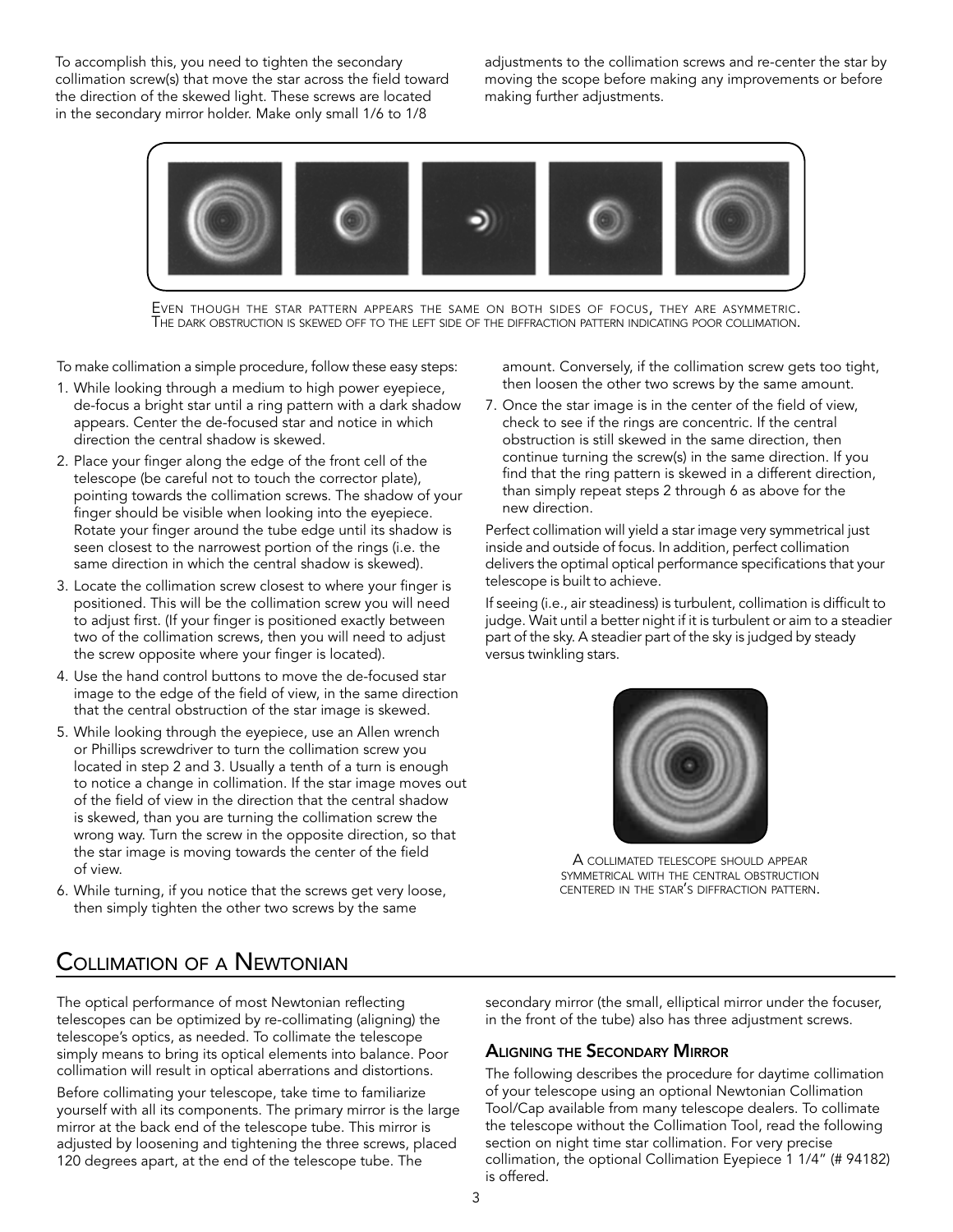To determine if your telescope needs collimation, first point your telescope toward a bright wall or blue sky outside.



*Never look directly at the Sun with the naked eye or with a telescope (unless you have the proper solar filter). Permanent and irreversible eye damage may result.*

If you have an eyepiece in the focuser, remove it. Rack the focuser tube in completely, using the focusing knobs, until its silver tube is no longer visible. You will be looking through the focuser at a reflection of the secondary mirror, projected from the primary mirror. During this step, ignore the silhouetted reflection from the primary mirror. Insert the collimating cap into the focuser and look through it. With the focus pulled in all the way, you should be able to see the entire primary mirror reflected in the secondary mirror. If the primary mirror is not

centered in the secondary mirror, adjust the secondary mirror screws by alternately tightening and loosening them until the periphery of the primary mirror is centered in your view. DO NOT loosen or tighten the center screw in the secondary mirror support, because it maintains proper mirror position.

## Aligning the Primary Mirror

Now adjust the primary mirror screws to re-center the reflection of the small secondary mirror, so it's silhouetted against the view of the primary. As you look into the focuser, silhouettes of the mirrors should look concentric. Repeat steps one and two until you have achieved this.

Remove the collimating cap and look into the focuser, where you should see the reflection of your eye in the secondary mirror.

## Newtonian collimation views as seen through the focuser using <sup>a</sup> collimation tool /cap



## Night Time Star Collimating

After successfully completing daytime collimation, night time star collimation can be done by closely adjusting the primary mirror while the telescope tube is on its mount and pointing at a bright star. The telescope should be set up at night and

a star's image should be studied at medium to high power (30-60 power per inch of aperture). If a non-symmetrical focus pattern is present, then it may be possible to correct this by recollimating only the primary mirror.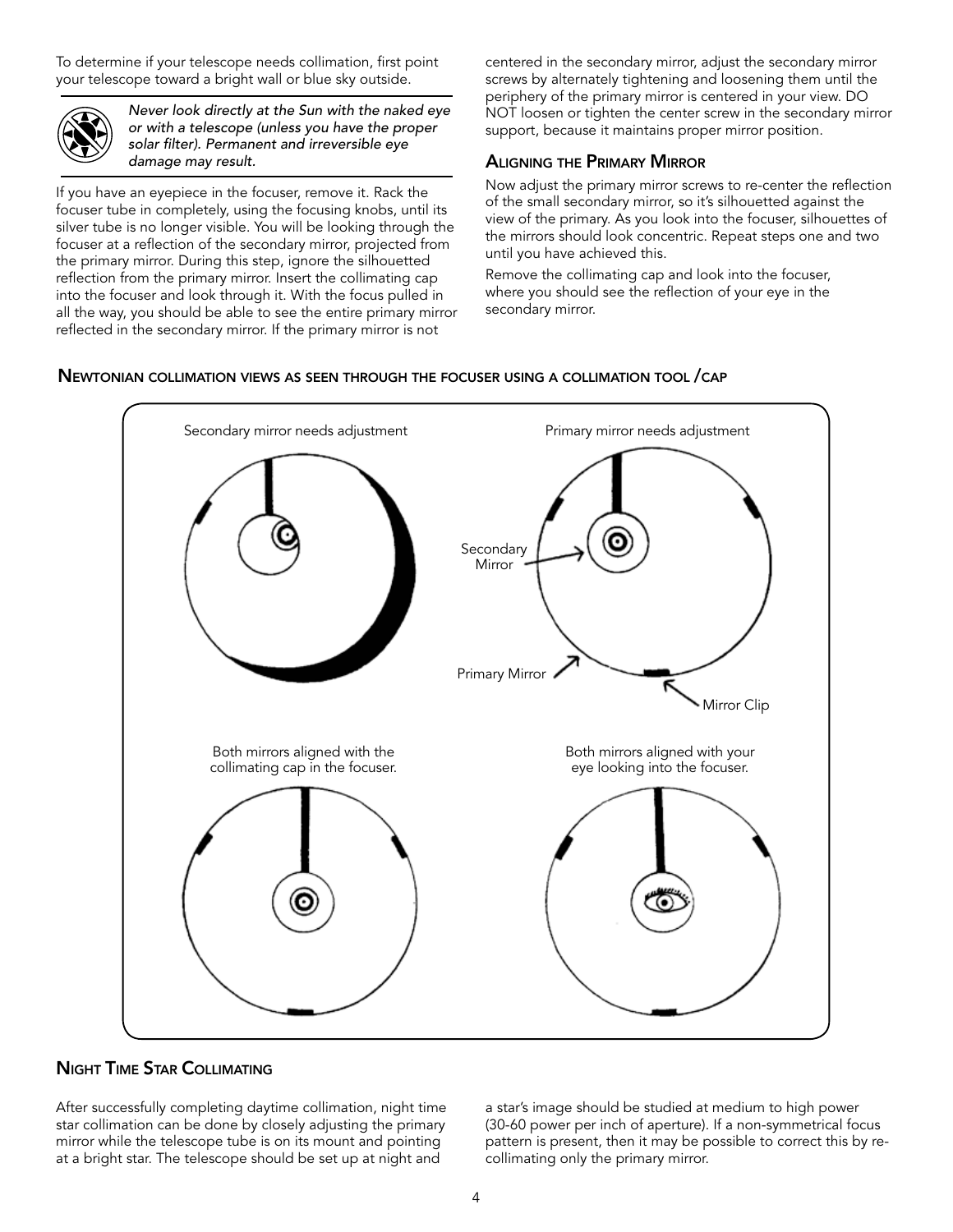#### Procedure — Please read this section completely before beginning.

To star collimate in the Northern Hemisphere, point at a stationary star like the North Star (Polaris). It can be found in the northern sky, at a distance above the horizon equal to your latitude. It's also the end star in the handle of the Little Dipper. Polaris is not the brightest star in the sky and may even appear dim, depending upon your sky conditions. *If you are in the Southern Hemisphere, point at the star Sigma Octantis.*



The three collimation screwsare located on the front of the secondary mirror housing.

Prior to re-collimating the primary mirror, locate the collimation screws on the rear of the telescope tube. The rear cell has three large thumbscrews which are used for collimation and three

small thumbscrews which are used to lock the mirror in place. The collimation screws tilt the primary mirror. You will start by loosening the small locking screws a few turns each. Normally, motions on the order of a 1/8 turn will make a difference, with approximately a 1/2 to 3/4 turn being the maximum required for the large collimation screws. Turn one collimation screw at a time and with a collimation tool or eyepiece, see how the collimation is affected (see the paragraph below). It will take some experimenting, but you will eventually get the centering you desire.

It is best to use the optional collimation tool or collimating eyepiece. Look into the focuser and notice if the secondary reflection has moved closer to the center of the primary mirror.

With Polaris or a bright star centered within the field of view, focus with either the standard ocular or your highest power ocular, i.e., the shortest focal length in mm, such as a 6 mm or 4 mm. Another option is to use a longer focal length ocular with a Barlow lens. When a star is in focus it should look like a sharp pinpoint of light. If, when focusing on the star, it is irregular in shape or appears to have a flare of light at its edge, this means your mirrors aren't in alignment. If you notice the appearance of a flare of light from the star that remains stable in location, just as you go in and out of exact focus, then re-collimation will help sharpen the image.

When satisfied with the collimation, tighten the small locking screws.



Even though the star pattern appears the same on both sides of focus, they are asymmetric.<br>The dark obstruction is skewed off to the left side of the diffraction pattern indicating poor collimation.

Take note of the direction the light appears to flare. For example, if it appears to flare toward the three o'clock position in the field of view, then you must move whichever screw or combination of collimation screws necessary to move the star's image toward the direction of the flaring. In this example, you would want to move the image of the star in your eyepiece, by adjusting the collimation screws, toward the three o'clock position in the field of view. It may only be necessary to adjust a screw enough to move the star's image from the center of the field of view to about halfway, or less, toward the field's edge (when using a high power ocular).

Collimation adjustments are best made while viewing the star's position in the field of view and turning the adjustment screws simultaneously. This way, you can see exactly which way the movement occurs. It may be helpful to have two people working together: one viewing and instructing which screws to turn and by how much, while the other performing the adjustments.

*IMPORTANT: After making the first, or each adjustment, it is necessary to re-aim the telescope tube to re-center the star* 

*again in the center of the field of view. The star image can then be judged for symmetry by going just inside and outside of exact focus and noting the star's pattern. Improvement should be seen if the proper adjustments are made. Since three screws are present, it may be necessary to move at least two of them to achieve the necessary mirror movement.*



A collimated telescope should appear as a symmetrical ring pat tern similar to the diffraction disk seen here.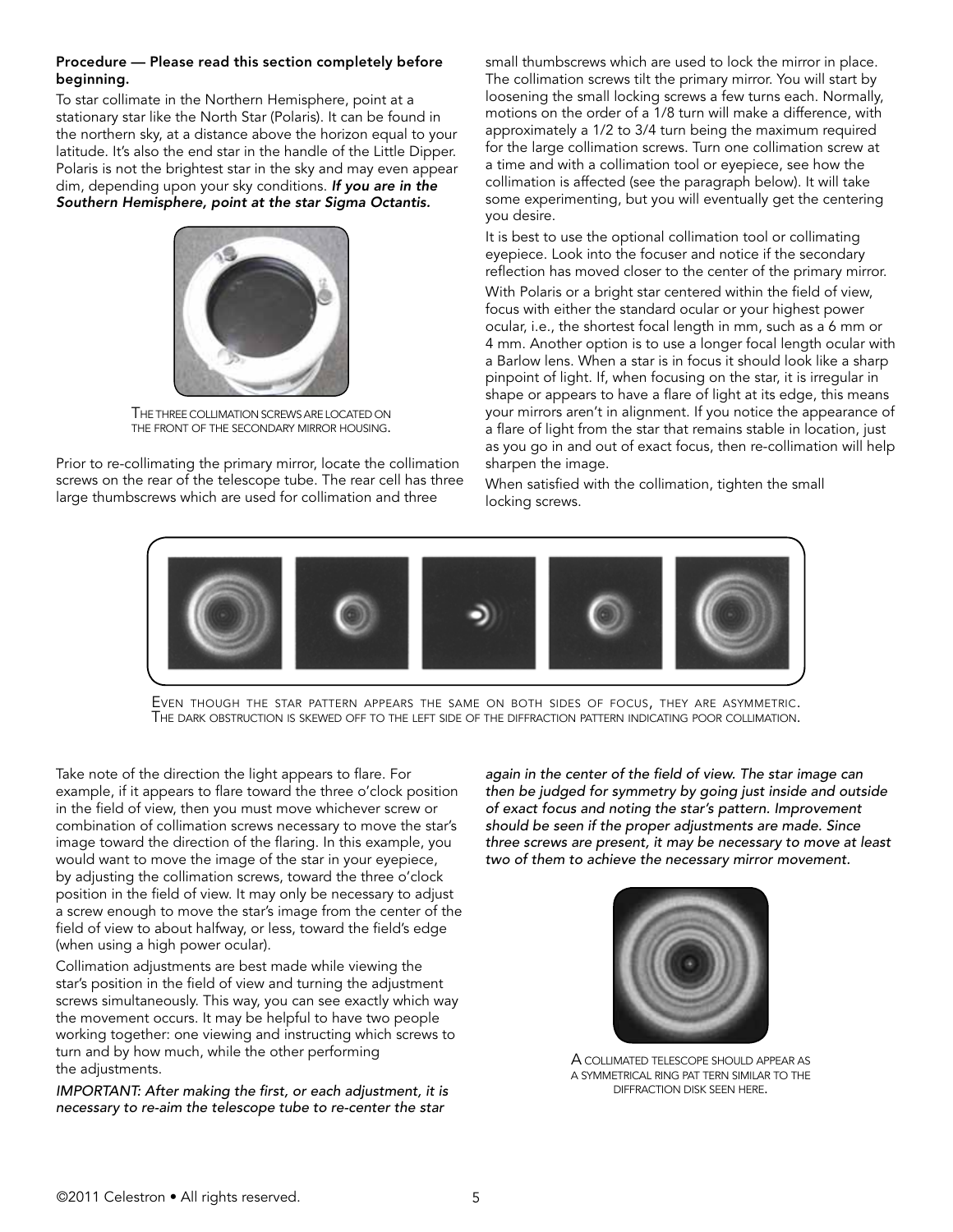

# Entretien du télescope

### FRANÇAIS

Bien que votre télescope nécessite peu d'entretien, il ya quelques choses à se rappeler qui assureront votre télescope effectue à son meilleur. Chaque type de conception de produits optiques a reçu des instructions spéciales collimation décrites ci-dessous. Beaucoup de faible coût réfracteur et / ou télescopes de Newton n'ont pas la capacité de collimation

et donc vous avez seulement besoin de se référer à l'entretien et le nettoyage de l'information optique. Les instructions collimation montrent des images des télescopes Celestron typique, et le télescope peut être quelque peu différente, mais les fonctions globales / méthodes sont similaires.

## Entretien et nettoyage des éléments optiques

Il est possible que des traces de poussière et/ou d'humidité s'accumulent de temps à autre sur l'objectif, la plaque correctrice ou le miroir primaire selon le type de télescope que vous possédez. Veillez à prendre les précautions qui s'imposent lors du nettoyage de l'instrument de manière à ne pas endommager les éléments optiques.

Si la poussière s'est accumulée sur les éléments optiques, retirez-la avec une brosse (en poils de chameau) ou une bombe d'air pressurisé (vaporisez à un angle sur la surface du verre pendant environ deux à quatre secondes). Utilisez ensuite une solution de nettoyage optique et un mouchoir en papier blanc pour retirer toute trace de résidu. Versez une petite quantité de solution sur le mouchoir, puis frottez les éléments optiques. Effectuez des mouvements légers, en partant du centre de l'objectif (ou du miroir) et en allant vers l'extérieur. NE PAS effectuer de mouvements circulaires en frottant !

Vous pouvez utiliser un nettoyant pour objectifs du commerce ou encore fabriquer votre propre produit. Il est possible d'obtenir une solution de nettoyage tout à fait adaptée avec de l'alcool isopropylique et de l'eau distillée. Cette solution doit être composée de 60 % d'alcool isopropylique et 40 % d'eau distillée. Vous pouvez également utiliser du produit à vaisselle

# Collimation des lunettes

Veillez à lire attentivement et intégralement cette partie avant d'entreprendre la collimation. La collimation est un processus consistant à aligner l'axe optique de chaque élément optique l'un sur l'autre et avec l'axe mécanique du tube du télescope. Pour un modèle de lunette, cela signifie aligner l'axe optique de l'objectif sur l'axe optique de l'oculaire situé à l'autre extrémité du tube. Votre lunette a été correctement alignée en usine. Toutefois, des manipulations extrêmement brutales lors des déplacements peuvent altérer l'alignement de l'objectif. Votre lunette peut être équipée d'un logement d'objectif réglable pour faciliter l'alignement de l'axe optique. Il est rare que la collimation soit nécessaire, et si votre télescope ne possède pas de vis de réglage de la collimation, vous devrez sans doute le renvoyer au fabricant pour le faire aligner.

Pour déterminer si une nouvelle collimation est nécessaire ou non, le télescope doit être installé dehors la nuit. Choisissez pour cela une nuit calme où vous pourrez laisser le télescope dehors pendant 15 à 30 minutes avant d'entreprendre la collimation. Il est préférable également d'attendre une nuit

dilué dans de l'eau (quelques gouttes par litre d'eau).

Il est possible parfois que de la rosée s'accumule sur les éléments optiques de votre télescope pendant une séance d'observation. Si vous voulez poursuivre l'observation, il est nécessaire d'éliminer la rosée, soit à l'aide d'un sèche-cheveux (réglage le plus faible) ou en dirigeant le télescope vers le sol jusqu'à évaporation de la rosée.

En cas de condensation d'humidité à l'intérieur des éléments optiques, retirez les accessoires du télescope. Placez le télescope dans un environnement non poussiéreux et pointezle vers le bas. Ceci permettra d'éliminer l'humidité du tube du télescope.

Pour éviter d'avoir à nettoyer votre télescope trop souvent, n'oubliez pas de remettre les caches sur toutes les lentilles après utilisation. Étant donné que les cellules ne sont PAS hermétiques, les caches doivent être replacés sur les ouvertures lorsque l'instrument n'est pas utilisé. Ceci permet de limiter l'infiltration du tube optique par tout type de contaminant.

Les réglages et nettoyages internes doivent être confiés impérativement au service après-vente de Celestron ou par un revendeur agréé Celestron.



Logement de l'objectif (cache retiré) avec les vis de montage et de collimation.

présentant de bonnes conditions d'observation pour éviter toute déformation d'image produite par des ondes de chaleur (par ex. toits, capots de véhicules, etc.).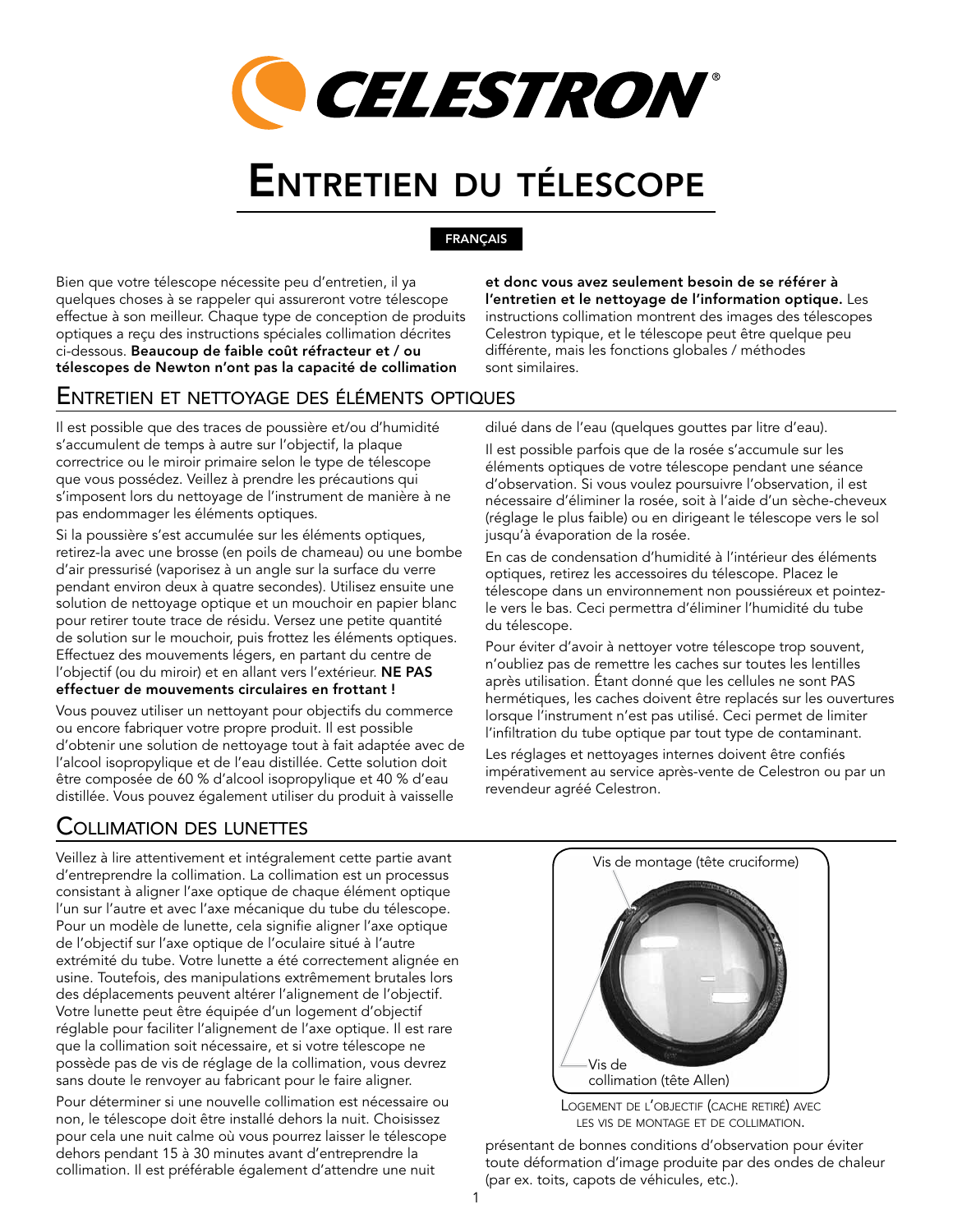Choisissez une étoile lumineuse et centrez-la dans le champ du télescope. Étudiez l'image de l'étoile tout en la focalisant et la défocalisant à l'aide d'un oculaire d'une puissance de 30 à 60 pour chaque pouce d'ouverture. Si la mise au point présente des aspects non symétriques, il est nécessaire de collimater l'instrument. (Si le télescope est correctement collimaté, l'image de l'étoile défocalisée apparaît sous forme d'anneau concentrique similaire à l'illustration).

Pour effectuer la collimation, le télescope doit être installé soit sur une monture équatoriale motorisée (c-à-d de repérage) qui est approximativement alignée sur l'étoile Polaire, ou pointé sur une étoile stationnaire si la motorisation est arrêtée. L'étoile Polaire, ou étoile du Nord, est l'étoile parfaite pour la collimation des observateurs dans l'hémisphère nord car elle semble rester stationnaire suffisamment longtemps dans le ciel pour effectuer la procédure de collimation. L'étoile Polaire est la dernière étoile du manche de la Petite casserole (Petite Ourse) et sa distance au-dessus de l'horizon nord est toujours égale à l'angle de votre latitude.

Avant la collimation, repérez les trois (3) vis de montage situées sur le logement de l'objectif sur l'avant du tube. (Ces vis maintiennent le logement de l'objectif sur le tube principal et ne doivent pas être retirées). Il peut être nécessaire de retirer le cache de l'objectif sur l'avant du tube pour faciliter l'accès aux vis de collimation. Près de chaque vis de montage, vous trouverez une petite vis Allen plus courte (vis de collimation) qui appuie contre le tube optique pour faire pivoter le logement de l'objectif. Afin d'effectuer un réglage, on desserre la vis de montage tout en resserrant ou desserrant la vis Allen. Ensuite, on serre la vis de montage. Seul l'un des trois (3) jeux de vis est ajusté au même moment. Normalement, 1/8 de tour suffira, et le maximum requis n'ira pas au-delà de 1/2 à 3/4 de tour. NE PAS retirer ou desserrer les vis de retenue de plus de un (1) tour ou deux (2) !

Une fois l'étoile Polaire ou toute autre étoile brillante centrée dans le champ de vision, faites la mise au point avec votre oculaire le plus puissant (celui qui a la plus courte longueur focale). Cela inclut les oculaires de 4 mm à 6 mm. L'étoile doit être parfaitement centrée dans le champ de vision de l'oculaire. Il peut être utile d'effectuer cette procédure à deux : une personne qui observe et donne des instructions et l'autre qui serre les vis du nombre de tours requis. Commencez par desserrer les vis à tête cruciforme (de montage) d'environ 1 tour

# Collimation d'un Schmidt-Cassegrain

La performance optique de votre télescope est directement liée à sa collimation, autrement dit l'alignement de son système optique. La collimation de votre télescope a été effectuée en usine après assemblage définitif du produit. Quoi qu'il en soit, si le télescope venait à tomber ou à être secoué brusquement pendant le transport, la collimation devra sans doute être refaite. Le seul élément optique pouvant nécessiter un réglage est l'inclinaison du miroir secondaire.

Pour vérifier la collimation de votre télescope, vous avez besoin d'une source de lumière. L'idéal consiste à prendre une étoile brillante près du zénith car la distorsion atmosphérique est alors minimale. Vérifiez que la fonction de recherche (avec une motorisation optionnelle) est activée afin que vous n'ayez pas à suivre manuellement l'étoile. Si vous ne souhaitez pas mettre votre télescope en marche, vous pouvez utiliser l'étoile Polaire. Sa position par rapport au pôle céleste signifie qu'elle se déplace très peu, éliminant ainsi le besoin de la chercher manuellement.

Avant d'entreprendre le processus de collimation, vérifiez que votre télescope a atteint son point d'équilibre thermique avec

et avancer la vis Allen pour voir si le mouvement est correct. Sinon, annulez ce que vous venez de faire et essayez avec un nouveau jeu de vis.

Après avoir effectué le premier de chacun des réglages, il est nécessaire de réorienter le tube du télescope pour ramener l'étoile au centre du champ de vision. On peut estimer la symétrie en focalisant précisément et en défocalisant légèrement et en relevant l'aspect de l'étoile. Si des réglages adéquats sont effectués, on devrait constater une amélioration. Étant donné qu'il existe trois (3) jeux de vis, il peut être nécessaire d'en régler au moins deux (2) pour obtenir le déplacement nécessaire du miroir. NE PAS bloquer les vis de montage extérieures !

Une fois collimaté, votre télescope ne devrait plus nécessiter de collimation supplémentaire, sauf s'il subit des chocs ou secousses importantes.



Un télescope collimaté devrait avoir l'aspect d'un dessin d'anneaux symétriques similaire au disque de diffraction observé ici.

Oculaire de collimation pour lunette – Votre lunette est équipée d'un oculaire de collimation qui peut vous aider à vérifier approximativement l'alignement de votre télescope pendant la journée. L'oculaire de collimation est doté d'un trou d'épingle qui vous aide à évaluer le parfait alignement des éléments optiques avec le tube. Avec le dispositif de mise au point rentré à fond et le renvoi à 90° retiré, placez l'oculaire de collimation à l'intérieur du tube du dispositif de mise au point. Si le télescope est correctement collimaté, vous devriez être en mesure de voir tout le bord de l'objectif en regardant dans le trou d'épingle. Si la lentille de l'objectif apparaît de forme ovale, il peut être nécessaire de collimater le télescope comme indiqué ci-dessus.

le milieu ambiant. Prévoyez environ 45 minutes pour qu'il y parvienne si les écarts de température entre vos déplacements sont importants.



Les trois vis de collimation sont situées <sup>à</sup> l'avant du logement du miroir secondaire.

Pour vérifier la collimation, observez une étoile près du zénith. Utilisez un oculaire de puissance moyenne à élevée— 12 mm à 6 mm de longueur focale. Il est important de centrer une étoile au milieu du champ pour évaluer la collimation. Focalisez et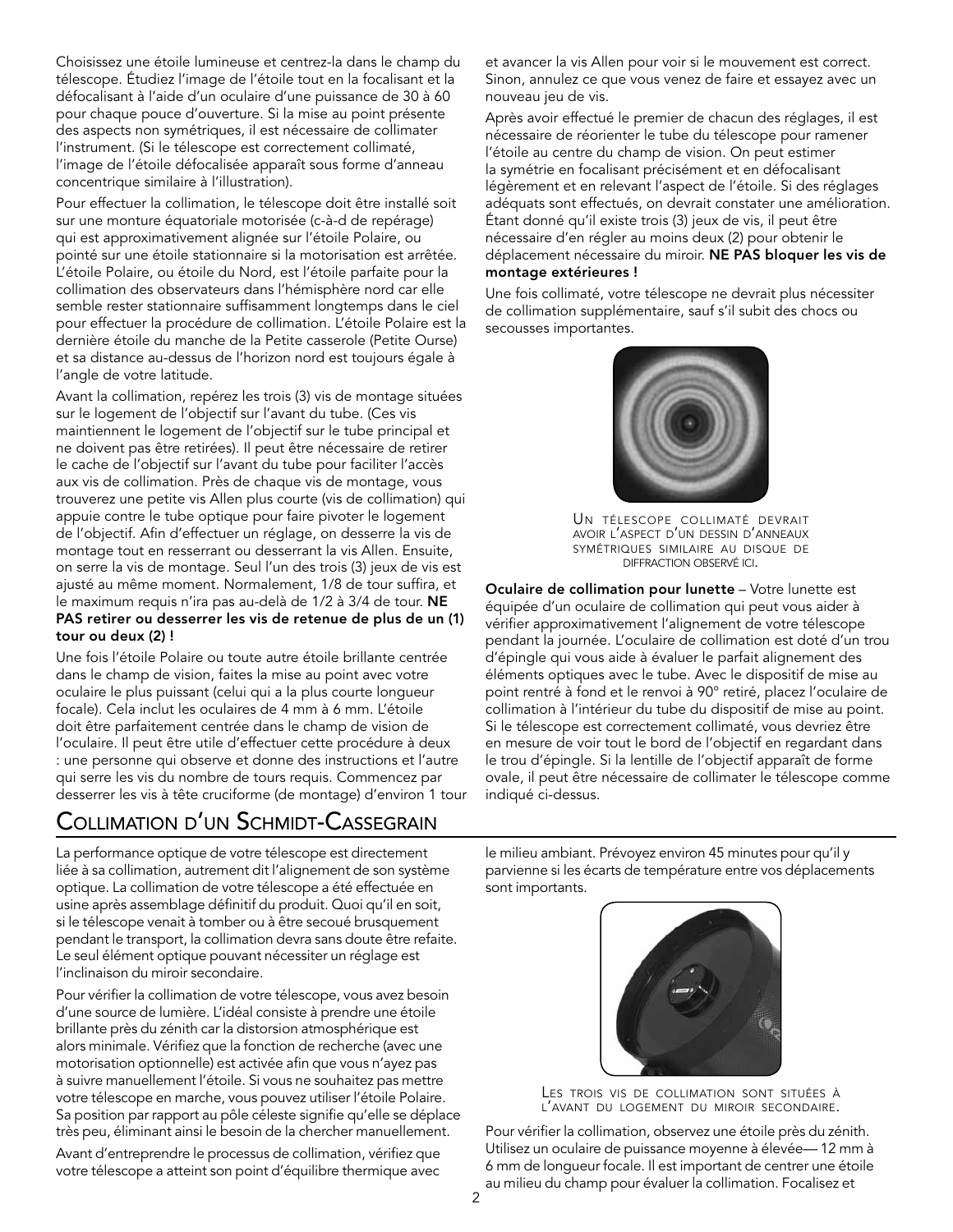défocalisez lentement pour évaluer la symétrie de l'étoile. Si vous apercevez une déviation systématique de l'étoile d'un côté, il est nécessaire de refaire la collimation.

Pour cela, vous devez resserrer la ou les vis de collimation secondaire qui déplacent l'étoile dans le champ en direction de la lumière déviée. Ces vis sont situées dans le support du miroir secondaire . Effectuez uniquement des petits réglages de 1/6 à 1/8 sur les vis de collimation et recentrez l'étoile en déplaçant le télescope avant d'entreprendre toute amélioration ou réglage supplémentaire.



Bien que les dessins de l'étoile semblent identiques des deux côtés de la mise au point, ils sont asymétriques.<br>L'obscurcissement est dévié du côté gauche du dessin de la diffraction, indiquant par là une mauvaise collimat

Pour faciliter la procédure de collimation, suivez ces étapes :

- 1. Tout en regardant dans un oculaire de puissance moyenne à élevée, défocalisez une étoile brillante jusqu'à voir apparaître un anneau avec une ombre. Centrez l'étoile défocalisée et observez dans quelle direction l'ombre centrale est déviée.
- 2. Placez votre doigt sur le bord de la cellule avant du télescope (en veillant à ne pas toucher la plaque correctrice), en direction des vis de collimation. L'ombre de votre doigt devrait être visible lorsque vous regardez dans l'oculaire. Tournez votre doigt autour du bord du tube jusqu'à ce que l'ombre soit plus proche de la partie la plus étroite des anneaux (autrement dit, dans la même direction que celle où l'ombre centrale est déviée).
- 3. Repérez la vis de collimation la plus proche de l'endroit où se trouve votre doigt. Il s'agit de la vis de collimation à ajuster en premier. (Si votre doigt est positionné exactement entre deux des vis de collimation, il vous faudra alors ajuster la vis opposée à l'emplacement de votre doigt).
- 4. Utilisez les boutons de la raquette de commande pour déplacer l'image défocalisée de l'étoile vers le bord du champ de vision, dans la même direction que celle où l'obstruction centrale de l'image de l'étoile est déviée.
- 5. Tout en regardant dans l'oculaire, utilisez une clé Allen pour tourner la vis de collimation sélectionnée lors des étapes 2 et 3. Habituellement, un dixième de tour suffit pour noter un changement de collimation. Si l'image de l'étoile sort du champ de vision dans la direction où l'ombre centrale est déviée, cela signifie que vous tournez la vis de collimation dans le mauvais sens. Tournez la vis dans la direction opposée afin que l'image de l'étoile se déplace vers le centre du champ de vision.
- 6. Si, tout en tournant, les vis deviennent très lâches, serrez alors simplement les deux autres vis dans les mêmes proportions. Inversement, si la vis de collimation est trop

## Collimation d'un télescope newtonien

La performance optique de la plupart des télescopes réflecteurs newtoniens peut être optimisée par une nouvelle collimation (alignement) des éléments optiques du télescope, en fonction des besoins. Pour collimater le télescope, il suffit simplement d'équilibrer ses éléments optiques. Une mauvaise collimation donnera des aberrations et distorsions optiques.

Avant de collimater votre télescope, prenez le temps de vous familiariser avec tous ses composants. Le miroir primaire est le gros miroir situé à l'extrémité arrière du tube du télescope. Ce miroir se règle en desserrant et resserrant les trois vis, espacées serrée, desserrez alors les deux vis dans les mêmes proportions.

7. Une fois l'image de l'étoile centrée dans le champ de vision, vérifiez si les cercles sont concentriques. Si l'obstruction centrale est toujours déviée dans la même direction, continuez à tourner la ou les vis dans cette direction. Si vous estimez que les cercles sont déviés dans une autre direction, il suffit alors de répéter les étapes 2 à 6 ci-dessus dans la direction correspondante.

Une collimation parfaite donnera une image d'étoile focalisée ou défocalisée parfaitement symétrique. De plus, une collimation parfaite vous offre la performance optique optimale pour laquelle votre télescope a été conçu.

Si les conditions de visibilité (autrement dit, la stabilité atmosphérique) sont perturbées, la collimation est difficile à évaluer. At/tendez qu'une meilleure occasion se présente ou dirigez-vous vers une région plus stable du ciel. La présence d'étoiles fixes, plutôt que clignotantes, indique une région plus calme.



Un télescope collimaté doit apparaître symétrique, et l'obstruction centrale centrée dans le dessin de diffraction de l'étoile.

de 120 degrés chacune, situées à l'extrémité du tube du télescope. Le miroir secondaire (le petit miroir en ellipse placé sous le dispositif de mise au point, à l'avant du tube) possède également trois vis de réglage.

## Alignement du miroir secondaire

La procédure ci-dessous décrit la collimation de jour de votre télescope à l'aide de l'outil de collimation newtonien (Réf. 94183) offert par Celestron. Pour collimater le télescope sans l'outil de collimation, lisez le chapitre suivant sur la collimation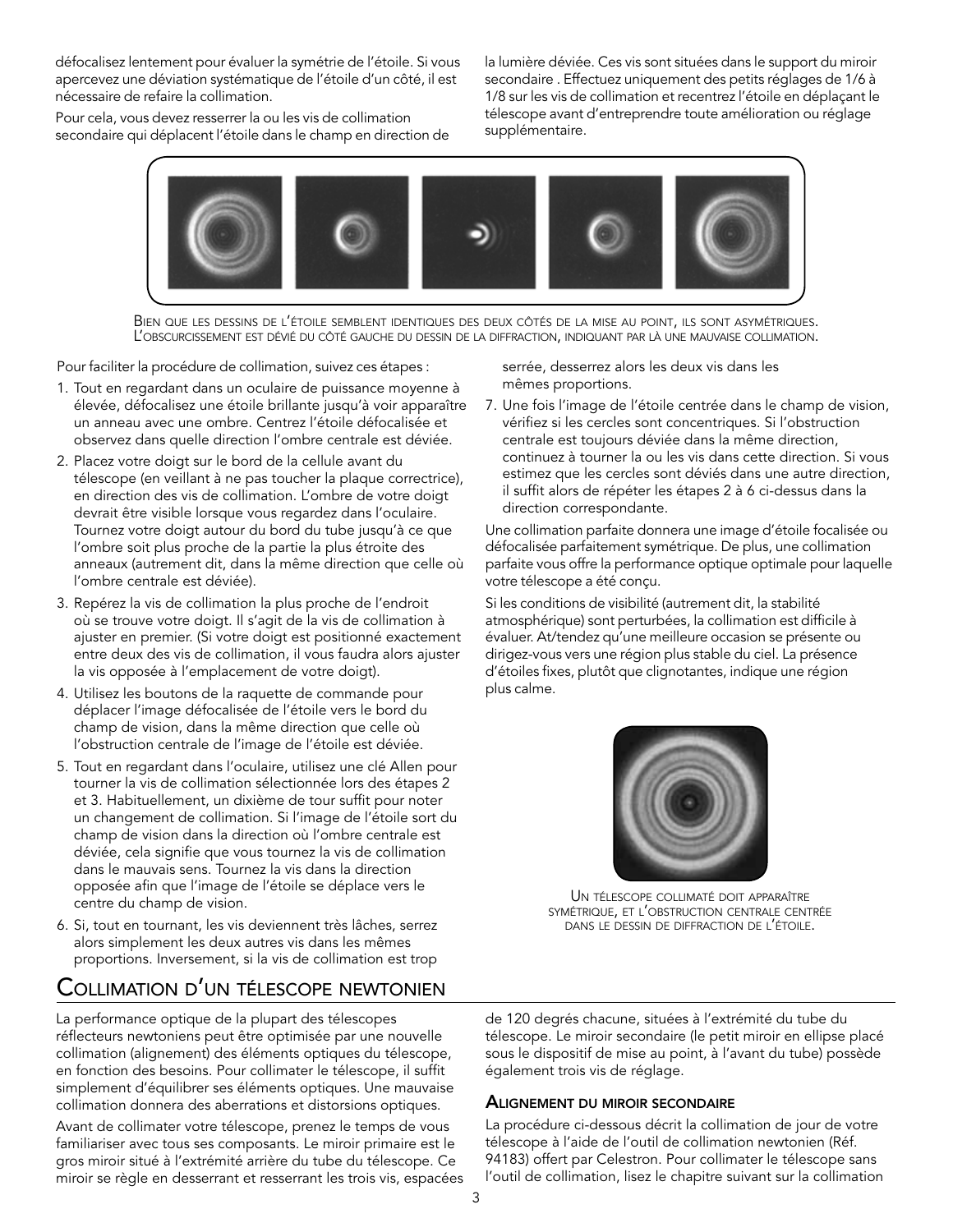nocturne sur des étoiles. Pour une collimation très précise, vous disposez de l'oculaire de collimation en option de 31,8 mm (1,25 po) (Réf. 94182) qui vous est proposé.

Pour déterminer si votre télescope a besoin d'une collimation, pointez-le d'abord vers un mur brillant ou dehors, sur un ciel bleu.



*Ne regardez jamais directement le Soleil à l'œil nu ou avec un télescope (sauf s'il est équipé d'un filtre solaire adapté). Des lésions oculaires permanentes et irréversibles risqueraient de survenir.*

Si un oculaire est installé sur le dispositif de mise au point, retirez-le. Introduisez le tube du dispositif de mise au point complètement, en utilisant les molettes de mise au point, jusqu'à ce que le tube argenté cesse d'être visible. Vous regarderez dans le dispositif de mise au point le reflet du miroir secondaire projeté par le miroir primaire. Au cours de cette étape, ignorez le reflet du contour du miroir primaire. Insérez le bouchon de collimation dans le dispositif de mise au point

et regardez à travers. Avec le dispositif de mise au point retiré jusqu'en bout de course, vous devriez voir la totalité du miroir primaire se réfléchissant sur le miroir secondaire. Si le miroir primaire n'est pas centré sur le miroir secondaire, réglez les vis du miroir secondaire en les desserrant et en les resserrant alternativement jusqu'à ce que la périphérie du miroir primaire soit centrée sur votre champ de vision. NE PAS desserrer ou resserrer la vis centrale du support du miroir secondaire car elle est destinée à maintenir ce miroir dans la bonne position.

## Alignement du miroir primaire

Vous devez ensuite régler les vis du miroir primaire pour centrer à nouveau le reflet du petit miroir secondaire, afin que le contour du miroir se détache sur le miroir primaire. Lorsque vous regardez dans le dispositif de mise au point, les contours des miroirs doivent avoir un aspect concentrique. Reprenez les étapes un et deux jusqu'à parvenir à ce résultat.

Retirez le bouchon de collimation et regardez dans le dispositif de mise au point, où vous devriez voir votre œil se réfléchir dans le miroir secondaire.

Images de collimation newtoniennes vues <sup>à</sup> travers le dispositif de mise au point en utilisant le bouchon de collimation



## Collimation de nuit sur des étoiles

Après avoir effectué avec succès la collimation de jour, la collimation de nuit sur des étoiles peut s'effectuer en réglant précisément le miroir primaire pendant que le tube du télescope est placé sur sa monture et pointé sur une étoile

brillante. Le télescope devrait être réglé pour une observation de nuit et l'image de l'étoile devrait être étudiée à une puissance de grossissement variant de moyenne à élevée (grossissement de 30 à 60 par pouce d'ouverture). Si un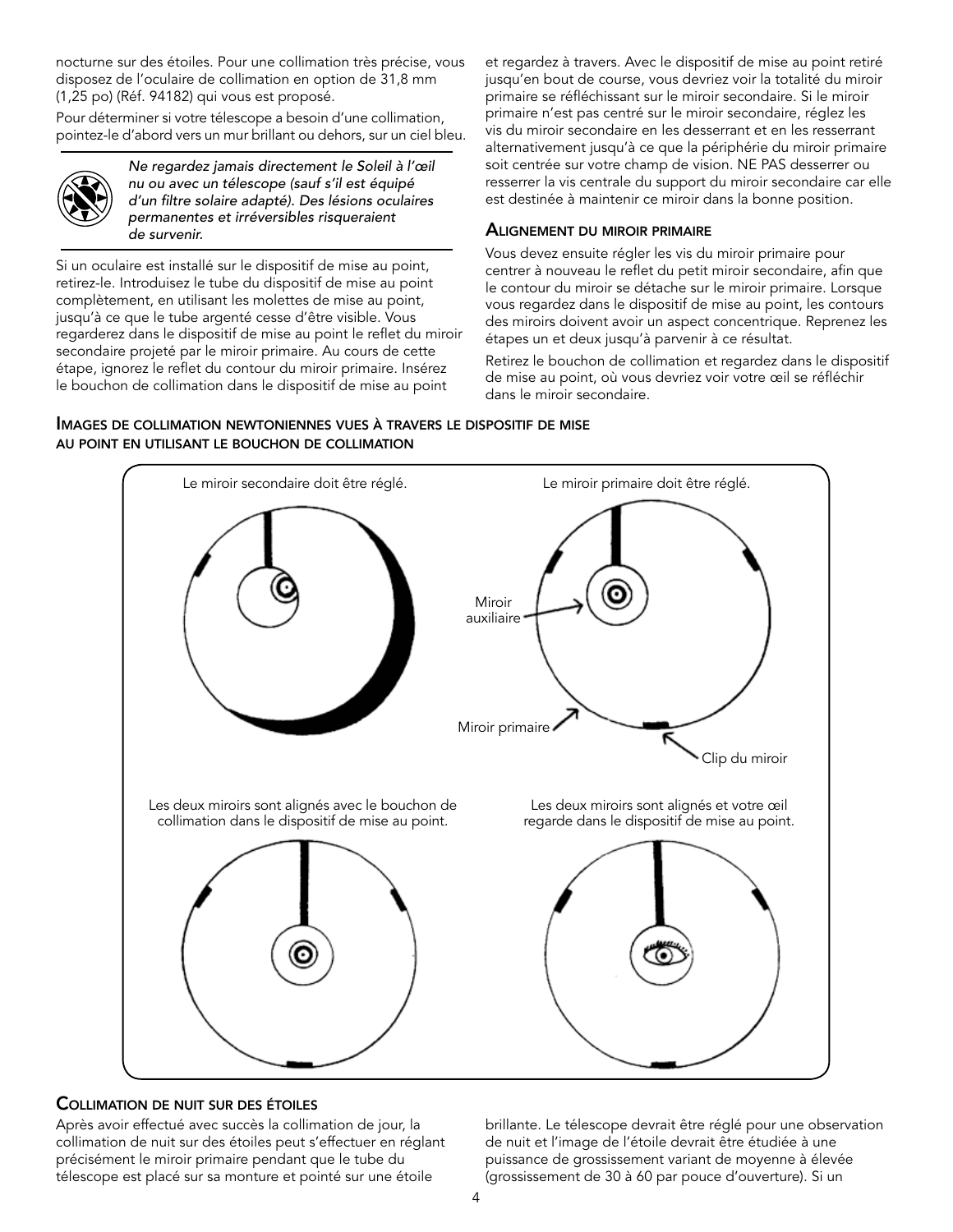modèle de mise au point non symétrique apparaît, il peut être possible de rectifier ce phénomène en effectuant à nouveau la collimation du miroir primaire uniquement.

#### Procédure — Veuillez lire ces instructions intégralement avant de commencer.

Pour collimater une étoile de l'hémisphère nord, pointez l'instrument sur une étoile fixe telle que l'étoile Polaire. Vous trouverez cette étoile au nord dans le ciel, à une distance au-dessus de l'horizon équivalente à votre latitude. Il s'agit également de la dernière étoile du manche de la 'petite casserole' ou Petite Ourse. L'étoile Polaire n'est pas l'étoile la plus lumineuse du ciel et elle peut parfois être assez pâle, selon les conditions atmosphériques. *Si vous vous trouvez dans l'hémisphère sud, pointez sur Sigma Octantis.*



Miroir primaire. Les grosses vis moletées sont pour la collimation et les petites pour maintenir le miroir en position.

Avant de recommencer la collimation du miroir primaire, repérez les vis de collimation situées à l'arrière du tube du télescope. La cellule arrière possède trois grosses vis

moletées qui servent à la collimation et trois petites vis moletées permettant de verrouiller le miroir en position. Les vis de collimation servent à incliner le miroir primaire. Il faut commencer par desserrer les petites vis moletées de quelques tours chacune. Normalement, 1/8 de tour suffira, et le maximum requis pour les grosses vis de collimation n'ira pas au-delà de 1/2 à 3/4 de tour. Dévissez chaque vis de collimation une par une et, à l'aide de l'outil de collimation ou de l'oculaire, examinez comment la collimation est affectée (voir le paragraphe ci-dessous). Il peut être nécessaire d'effectuer plusieurs essais, mais vous parviendrez éventuellement à l'alignement souhaité. Il est préférable d'utiliser l'outil de collimation en option ou un oculaire collimateur. Regardez dans le dispositif de mise au point et vérifiez si le reflet du miroir secondaire s'est rapproché du centre du miroir primaire.

Après avoir centré l'étoile Polaire ou une étoile brillante dans le champ de vision, faites la mise au point avec l'oculaire standard ou votre oculaire le plus puissant, c'est-à-dire celui qui a la plus petite distance focale, soit 6 mm ou 4 mm par exemple. L'autre option consiste à utiliser un oculaire de distance focale plus importante avec une lentille de Barlow. Lorsque l'étoile est nette, elle devrait avoir l'aspect d'un point lumineux très précis. Si, lors de la mise au point sur l'étoile, elle apparaît de forme irrégulière ou avec un halo lumineux sur les bords, cela signifie que vos miroirs sont mal alignés. Si vous remarquez l'existence d'un halo lumineux sur l'étoile qui ne se déplace pas et reste stable, lorsque vous effectuez votre mise au point, une nouvelle collimation permettra alors d'obtenir une image nette.

Lorsque vous êtes satisfait de votre collimation, resserrez les petites vis de blocage.



BIEN QUE LES DESSINS DE L'ÉTOILE SEMBLENT IDENTIQUES DES DEUX CÔTÉS DE LA MISE AU POINT, ILS SONT ASYMÉTRIQUES.<br>L'OBSCURCISSEMENT EST DÉVIÉ DU CÔTÉ GAUCHE DU DESSIN DE LA DIFFRACTION, INDIQUANT PAR LÀ UNE MAUVAISE COLLIMAT

Notez dans quel sens la lumière semble augmenter. Par exemple, si le halo semble survenir sur la position trois heures du champ de vision, vous devez alors déplacer la vis ou le jeu de vis de collimation nécessaires pour déplacer l'image de l'étoile en direction du halo. Dans cet exemple, le but est d'amener l'image de l'étoile dans votre oculaire, en réglant les vis de collimation, en direction de la position trois heures du champ de vision. Le réglage d'une seule vis peut suffire à déplacer suffisamment l'image de l'étoile du centre du champ de vision à mi-chemin environ, ou moins, vers le bord du champ (lorsque l'on utilise un oculaire à fort grossissement).

Les réglages de la collimation donnent de meilleurs résultats lorsque l'on observe la position de l'étoile dans le champ de vision en tournant simultanément les vis de réglage. De cette façon, il est possible de voir exactement dans quel sens a lieu le mouvement. Il peut être utile d'effectuer cette procédure à deux : une personne qui observe et indique quelles vis tourner et de combien, pendant que l'autre procède aux réglages.

*IMPORTANT : Après avoir effectué le premier réglage, ou chaque réglage, il est nécessaire de réorienter le tube*  *du télescope pour ramener l'étoile au centre du champ de vision. On peut estimer la symétrie de l'image de l'étoile en s'éloignant ou en se rapprochant d'une mise au point précise et en notant le dessin de l'étoile. Si des réglages adéquats sont effectués, on devrait constater une amélioration. Étant donné qu'il existe trois vis, il peut être nécessaire d'en régler au moins deux pour obtenir le déplacement nécessaire du miroir.*



Un télescope collimaté devrait avoir l'allure d'un dessin d'anneaux symétriques similaire au disque de diffraction observé ici.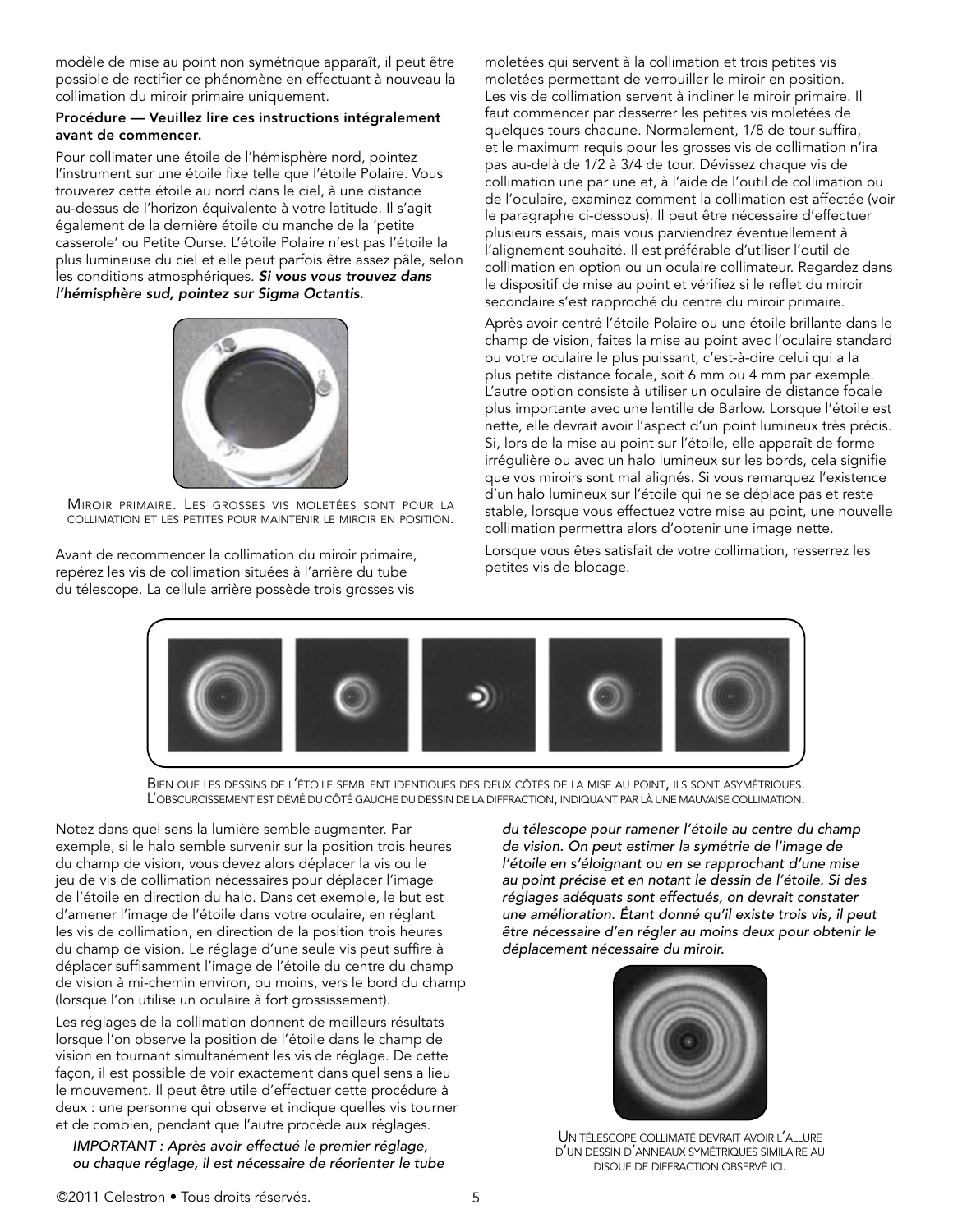

# Mantenimiento del telescopio

ESPAÑOL

Aunque su telescopio necesita poco mantenimiento, hay algunas cosas que debe recordar para que su telescopio funcione de forma óptima. Cada tipo de diseño opcional tiene instrucciones especiales de colimación que se describen a continuación. Muchos de bajo coste refractor y / o telescopios newtonianos no tienen la capacidad de colimación y por

# Cuidado y limpieza de las lentes ópticas

Limpie la lente del objetivo, la placa correctora o el espejo principal (según el tipo de telescopio que tenga) de vez en cuando para que no acumule polvo o humedad Tenga cuidado al limpiar cualquier instrumento para no dañar el sistema óptico.

Si se ha acumulado mucho polvo en el sistema óptico, límpielo con una brocha de pelo de camello o utilice un bote de aire comprimido (eche el aire de lado en la superficie de vidrio durante dos a cuatro segundos). A continuación, utilice una solución de limpieza para lentes ópticas y un pañuelo de papel para limpiarlo. Ponga solución al pañuelo de papel y limpie con éste el sistema óptico. Presione ligeramente desde el centro de la lente (o espejo) hacia la parte exterior. ¡NO restregar en círculos!

Puede utilizar un limpiador de lentes fabricado o hacer la mezcla usted mismo. Una buena solución de limpieza es alcohol isopropílico mezclado con agua destilada. La solución deberá contener el 60% de alcohol isopropílico y el 40% de agua destilada. También puede utilizar jabón de vajillas diluido con agua (un par de gotas por cada litro de agua).

# Colimación de los refractores

Asegúrese de leer completamente la información antes de realizar la colimación. La colimación es el proceso de alinear el eje óptico de cada elemento óptico entre sí y con el eje mecánico del tubo del telescopio. Para el diseño de un telescopio refractor esto significa alinear el eje óptico del objetivo con el eje óptico del ocular en el otro extremo del tubo. Su refractor fue alineado de forma adecuada en fábrica. No obstante, al moverse violentamente el telescopio durante el transporte pudo alterarse la alineación de la lente. Su telescopio refractor puede incluir un portaobjetivo ajustable para asistirle en la alineación del eje óptico. Es raro que sea necesaria la colimación y si su telescopio no tiene tornillos de ajuste para la misma, quizás tenga que enviarlo a la fábrica para su alineación.

Para determinar si la colimación es o no necesaria, el telescopio deberá sacarse fuera de noche. Deberá ser una noche tranquila y tendrá que estar fuera de 15 a 30 minutos antes de realizar la colimación. También deberá esperar por una noche con unas condiciones visuales favorables y evitar mirar sobre cualquier cosa que produzca ondas de calor (como encima de un tejado, de un coche, etc.).

Seleccione una estrella brillante y céntrela en el campo visual del telescopio. Estudie la imagen de la estrella mientas que la

lo tanto sólo es necesario hacer referencia al cuidado y limpieza de la información óptica. Las instrucciones de colimación mostrar imágenes de los típicos telescopios de Celestron, y su telescopio puede ser algo diferente, pero las funciones generales o métodos son similares.

De vez en cuando podrá ver humedad en el sistema óptico de su telescopio durante una sesión de observación. Si desea continuar utilizando el telescopio tendrá que secar la humedad, bien con un secador de pelo (a baja temperatura) o apuntando el telescopio hacia la tierra hasta que se haya evaporado el agua.

Si hay condensación dentro del sistema óptico, quite los accesorios del telescopio. Coloque el telescopio donde no haya polvo y apúntelo hacia abajo. Esto secará la humedad en el tubo del telescopio.

Para reducir al mínimo la necesidad de limpiar su telescopio, vuelva a poner todas las cubiertas de las lentes al acabar de utilizarlo. Como los elementos NO están sellados, las cubiertas deberán colocarse sobre las aberturas cuando no se esté utilizando el telescopio. Esto evitará que entren contaminantes en el tubo óptico.

Los ajustes internos y la limpieza interna deberán realizarse solamente por el departamento de reparaciones de Celestron o un distribuidor autorizado de Celestron.





enfoca y desenfoca utilizando un ocular que ofrece del 30 al 60 de potencia por cada pulgada de apertura. Si hay una forma de enfoque asimétrico, entonces la colimación es necesaria. (Si se ha realizado la colimación correctamente, el desenfoque de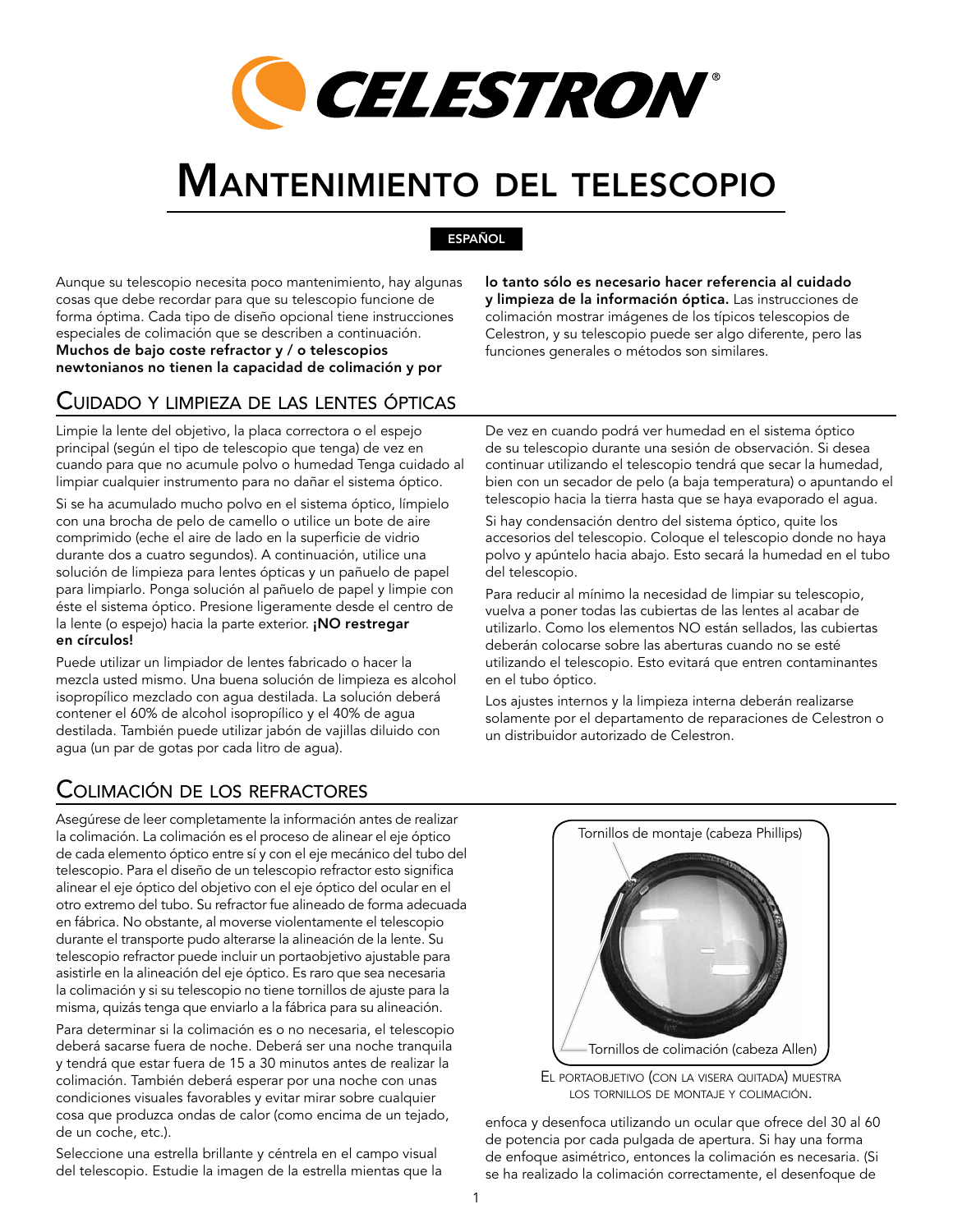la imagen de la estrella aparecerá en forma de aro concéntrico similar al que se muestra).

Para realizar la colimación, el telescopio deberá estar en un montaje ecuatorial impulsado por motor (como en seguimiento) que está aproximadamente alineado de forma polar o apunta a una estrella estacionaria sin el funcionamiento del motor impulsor. Polaris o estrella polar, es la estrella perfecta para realizar la colimación para los observadores del hemisferio norte, ya que aparece sin movimiento en el firmamento lo suficiente como para llevar a cabo el procedimiento de la colimación. Polaris es la última estrella en el mango del Carro Menor (Osa Menor) y su distancia por encima del horizonte norte es siempre igual a su ángulo de latitud.

Antes de la colimación, localice los tres (3) tornillos de montaje en el portaobjetivo en la parte anterior del tubo. (Estos tornillos sujetan el portaobjetivo al tubo principal y no deben retirarse). Quizás sea necesario retirar la visera del objetivo de la parte anterior del tubo para permitir un mejor acceso a los tornillos de colimación. Al lado de cada tornillo de montaje está uno Allen más corto de colimación que empuja contra el tubo óptico para girar el portaobjetivo. Para hacer un ajuste, el tornillo de montaje se afloja mientras el Allen se gira hacia adentro o hacia afuera. A continuación, el tornillo de montaje se debe apretar. Sólo uno de los tres (3) juegos se debe ajustar a la vez. Normalmente, girando 1/8 de vuelta puede ser suficiente y 1/2 ó 3/4 de vuelta es lo máximo que se necesita. NO retire ni afloje los tornillos de montaje más de una (1) o dos (2) vueltas.

Con Polaris u otra estrella brillante centrada en el campo de visión, enfoque con el ocular más potente que tenga (como uno con la longitud de enfoque más corta). Esto incluye oculares entre 4 y 6 mm. La estrella deberá estar bien centrada en el campo visual del ocular. Quizás ayude el tener dos personas, mientras que una visualiza la otra da instrucciones sobre los tornillos que están correctamente girados y cuánto lo están. Comience aflojando uno de los tornillos de cabeza Phillips (montaje) aproximadamente 1 vuelta y avance el tornillo Allen para ver si el movimiento es el correcto. Si no es así, deshaga lo que hizo y pruebe con otro juego de tornillos.

# Colimación de un Schmidt-Cassegrain

El rendimiento óptico de su telescopio está relacionado directamente con su colimación: el alineamiento de su sistema óptico. Se ha realizado la colimación de su telescopio en fábrica después de haber sido ensamblado completamente. No obstante, si se cae el telescopio o se mueve violentamente durante el transporte, puede que necesite colimarse de nuevo. El único elemento óptico que quizás haya que ajustarse, o es posible, es la inclinación del espejo secundario.

Para comprobar la colimación de su telescopio, necesitará una fuente de luz. Una estrella brillante cerca del cenit es ideal, ya que hay una mínima cantidad de distorsión atmosférica. Asegúrese de que el seguimiento (con un motor impulsor opcional) está activado para que no tenga que seguir la estrella manualmente. O, si no desea poner en funcionamiento su telescopio, puede utilizar Polaris. Su posición relativa al polo celeste significa que se mueve muy poco, lo que elimina la necesidad de seguirla.

Antes de comenzar el proceso de colimación, asegúrese de que su telescopio está en equilibrio térmico con lo que le rodea. Permita que pasen 45 minutos para que el telescopio alcance su equilibrio si se mueve entre extremos considerables de temperatura.

Para verificar la colimación, mire una estrella cerca del cenit. Utilice un ocular de potencia media a alta: de 12 mm a 6 mm de longitud focal. Es importante centrar una estrella en el

Después de hacer el primer ajuste, es necesario volver a apuntar el tubo del telescopio para centrar de nuevo la estrella en el campo visual. Se puede entonces determinar la simetría enfocando y desenfocando y observando la forma de la estrella. Se verá una mejora al realizarse el ajuste apropiado. Como hay tres (3) juegos de tornillos, habrá que mover por lo menos dos (2) juegos de ellos para conseguir el movimiento necesario del espejo. NO apriete demasiado los tornillos de montaje exteriores.

Una vez se haya realizado la colimación, su telescopio no necesitará más colimación a no ser que éste se haya caído o movido violentamente.



Un telescopio colimado aparecerá como una formación simétrica en forma de aro similar al disco de difracción que se ve aquí.

Ocular de colimación del refractor: Su refractor incluye un ocular de colimación que puede ayudarle a comprobar algo la alineación de su telescopio durante el día. El ocular de colimación tiene un orificio que le ayuda a determinar si el sistema óptico está correctamente alineado con el tubo. Con el mecanismo de enfoque metido hasta el fondo y la lente a 90º quitada, coloque el ocular de colimación dentro del tubo de enfoque. Si se realiza correctamente la colimación del telescopio, podrá entonces ver todo el borde del objetivo al mirar por el orificio. Si el objetivo aparece de forma ovalada, entonces podría ser necesario colimar el telescopio como se ha descrito anteriormente.

centro del campo visual para confirmar la colimación. Enfoque y desenfoque lentamente y confirme la simetría de la estrella. Si ve una desviación sistemática de la estrella hacia un lado, entonces vuelva a realizar la colimación si fuera necesario.



Los tres tornillos de colimación están situados en la parte anterior del portaespejo secundario.

Para conseguir esto, tiene que apretar el tornillo (o tornillos) de colimación secundario que mueve la estrella por el campo visual hacia la dirección de la luz desviada. Estos tornillos están situados en el portaespejo secundario. Haga sólo pequeños ajustes, de 1/6 a 1/8, a los tornillos de colimación y vuelva a centrar la estrella moviendo el telescopio antes de hacer cualquier mejora o más ajustes.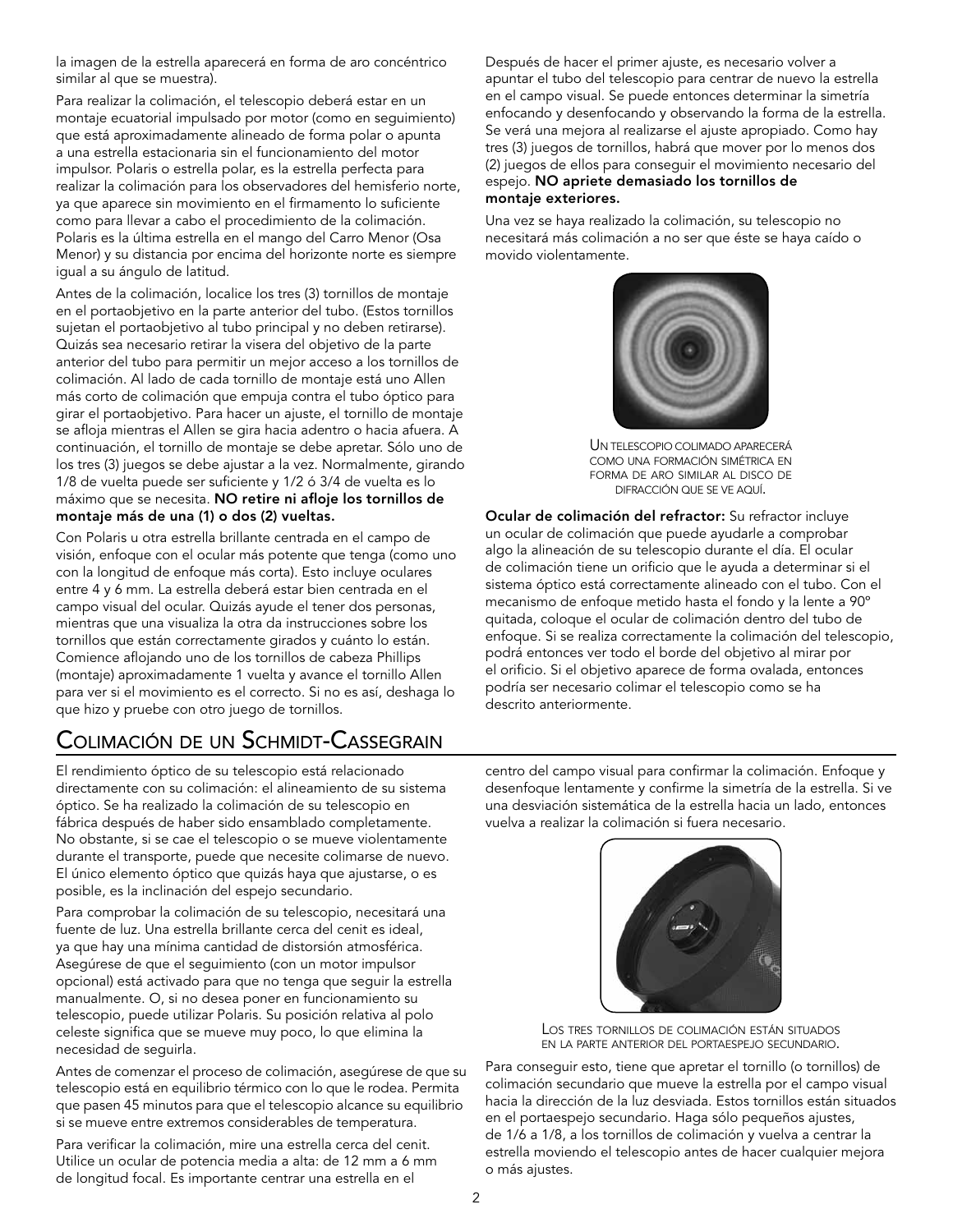

Aunque la formación estelar aparece igual en ambos lados del tubo, son en realidad asimétricas. La obstrucción oscura aparece <sup>a</sup> la izquierda de la formación de difracción, lo que indica insuficiencia de colimación.

Para que la colimación sea un simple procedimiento, siga estas fáciles instrucciones:

- 1. Mientras mira por un ocular de media a alta potencia, desenfoque una estrella brillante hasta que aparezca una forma de aro con una sombra oscura. Centre la estrella desenfocada y fíjese en qué dirección la sombra central está desviada.
- 2. Ponga el dedo a lo largo del borde del elemento anterior del telescopio (tenga cuidado de no tocar la placa correctora) apuntando hacia los tornillos de colimación. La sombra del dedo deberá ser visible cuando mire dentro del ocular. Gire el dedo alrededor del borde del tubo hasta ver su sombra más cerca de la parte más estrecha de los aros (por ejemplo, la misma dirección a la que la sombra central está desviada).
- 3. Localice el tornillo de colimación que está más cerca de su dedo. Este será el tornillo de colimación que tendrá que ajustar primero. (Si su dedo está colocado exactamente entre dos de los tornillos de colimación, tendrá entonces que ajustar el opuesto a donde está su dedo).
- 4. Utilice los botones de control manual para mover la imagen de la estrella desenfocada al borde del campo visual, a la misma dirección hacia donde está desviada la obstrucción central de la imagen de la estrella.
- 5. Al mirar por el ocular, utilice una llave Allen para girar el tornillo de colimación que ha localizado en la instrucción 2 y 3. Generalmente 1/10 de un giro es suficiente para notar un cambio en la colimación. Si la imagen de la estrella se mueve fuera del campo visual en la dirección hacia donde se desvía la sombra central, entonces está girando el tornillo de colimación hacia el lado opuesto. Gire el tornillo en la dirección contraria de forma que la imagen de la estrella se mueva hacia el centro del campo visual.

## Colimación de un telescopio newtoniano

El funcionamiento óptico de la mayoría de los telescopios newtonianos reflectores puede optimizarse colimando de nuevo (alineando) el sistema óptico del telescopio si fuera necesario. Colimar el telescopio significa simplemente equilibrar los elementos ópticos. Una mala colimación resultará en aberraciones y distorsiones ópticas.

Antes de colimar su telescopio, dedique tiempo para familiarizarse con todos sus componentes. El espejo principal es el más grande de la parte extrema posterior del tubo del telescopio. Este espejo se ajusta al aflojar y apretar los tres tornillos (a 120 grados entre sí) en el extremo del tubo del telescopio. El espejo secundario (el espejo pequeño y elíptico bajo el mecanismo de enfoque en la parte anterior del tubo) también tiene tres tornillos de ajuste.

## Alineación del espejo secundario

Lo siguiente describe el procedimiento para realizar la colimación de su telescopio durante el día utilizando la herramienta de

- 6. Si mientras que gira nota que los tornillos se aflojan demasiado, apriete entonces los otros dos la misma cantidad. Y si el tornillo de colimación queda muy apretado, entonces afloje los otros dos tornillos la misma cantidad.
- 7. Una vez que la imagen de la estrella esté centrada en el campo visual, compruebe que los anillos son concéntricos. Si la obstrucción central todavía está desviada hacia la misma dirección, entonces continúe girando el tornillo (o tornillos) en la misma dirección. Si ve que la forma de anillo está desviada hacia una dirección diferente, entonces repita simplemente las instrucciones 2 a la 6 anteriores para la nueva dirección.

La colimación perfecta ofrecerá una imagen de la estrella muy simétrica dentro y fuera de enfoque. Además, la colimación perfecta ofrece las especificaciones óptimas del rendimiento óptico que su telescopio puede conseguir.v

Si la visualización es turbulenta (como en la inestabilidad del aire), la colimación será más difícil de lograr. Espere hasta que haya una noche mejor si hay turbulencia o apunte hacia una parte más estable del firmamento. Una parte más estable del firmamento se determina cuando las estrellas parecen menos centelleantes.



Un telescopio colimado deberá aparecer simétrico con la obstrucción central centrada en forma de difracción de la estrella.

colimación del telescopio newtoniano (Nº 94183) que ofrece Celestron. Para colimar el telescopio sin esta herramienta, lea la siguiente sección sobre la colimación de estrellas durante la noche. Para obtener una colimación muy precisa, se ofrece el ocular de colimación opcional de 31,8 mm o 1,25 pulgadas (Nº 94182).

Para determinar si el telescopio necesita colimación, apunte primero su telescopio hacia una pared iluminada o hacia el cielo azul en el exterior.



*Nunca mire directamente al sol sin protegerse sus ojos o con un telescopio (a no ser que tenga un filtro solar apropiado). Los ojos pueden sufrir daños permanentes e irreversibles.*

Si tiene un ocular en el mecanismo de enfoque, quítelo. Coloque el tubo de enfoque completamente utilizando los botones de enfoque hasta que el tubo plateado ya no se vea. Mirará por el mecanismo de enfoque al reflejo del espejo secundario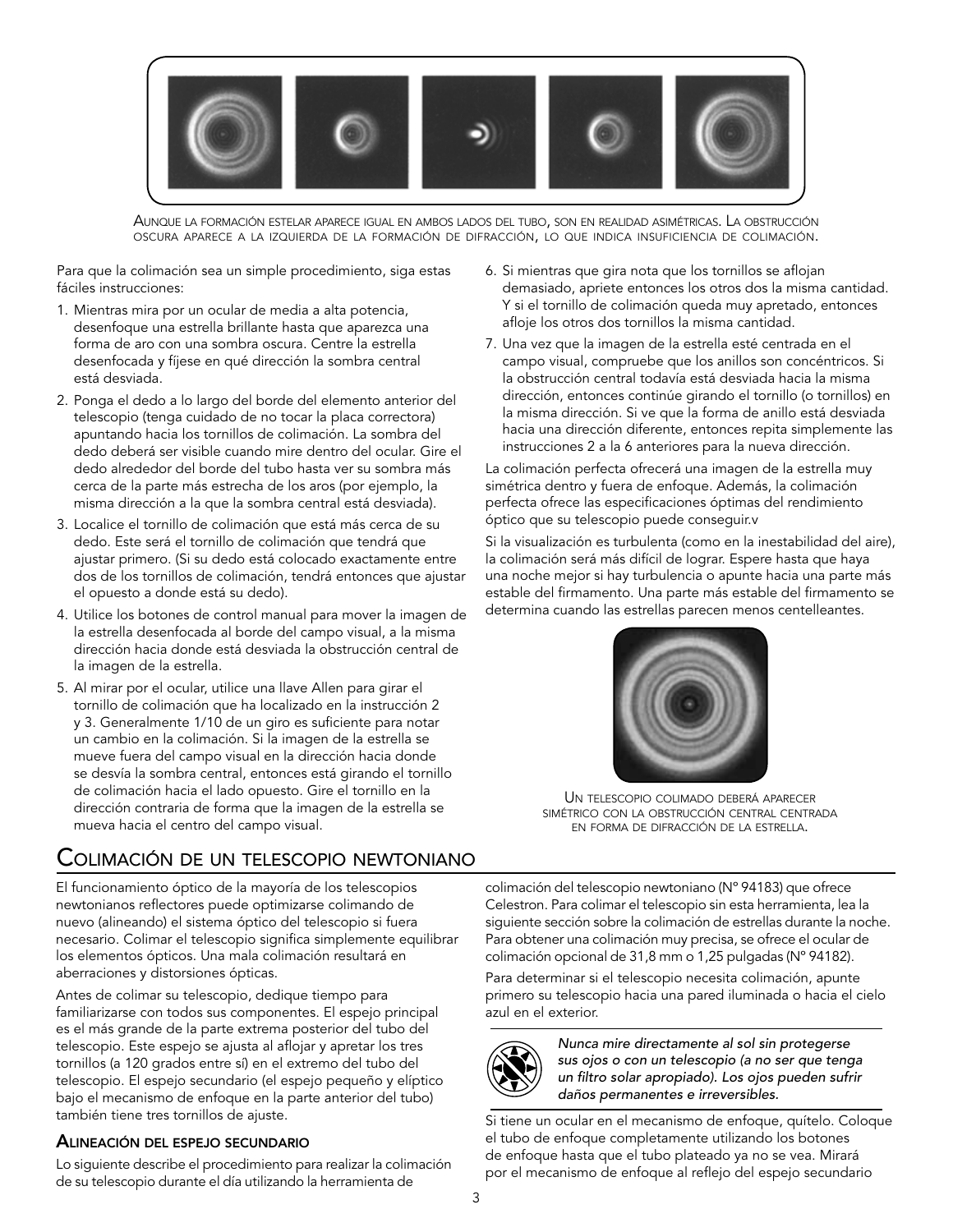proyectado desde el espejo principal. Mientras que hace esto, ignore el reflejo perfilado del espejo principal. Introduzca la tapa de colimación en el mecanismo de enfoque y mire a través del mismo. Al retraer totalmente el enfoque, podrá ver todo el espejo principal reflejado en el espejo secundario. Si el espejo principal no está centrado en el espejo secundario, ajuste los tornillos de éste último apretando y aflojándolos alternativamente hasta que la periferia del espejo principal esté centrado en su campo visual. NO afloje o apriete el tornillo central del soporte del espejo secundario, ya que éste mantiene la posición adecuada del espejo.

#### Alineación del espejo principal

Ajuste ahora los tornillos del espejo principal para volver a centrar el reflejo del pequeño espejo secundario, de forma que su silueta aparezca en el principal. Al mirar dentro del mecanismo de enfoque, las siluetas de los espejos deberán ser concéntricas. Repita los pasos uno y dos hasta que haya conseguido esto.

Retire la tapa de colimación y mire dentro del mecanismo de enfoque donde deberá ver el reflejo de sus ojos en el espejo secundario.





#### Colimación de estrellas por la noche

Después de haber finalizado con éxito la colimación de día, la colimación de estrellas por la noche puede realizarse ajustando el espejo principal mientras el tubo del telescopio está en su soporte y apunta a una estrella brillante. El telescopio deberá configurarse de noche y se deberá estudiar la imagen de una estrella a una potencia de media a alta (de 30 a 60 de potencia por pulgada de apertura). Si hay una formación asimétrica de enfoque, es posible que se pueda corregir volviendo a colimar sólo el espejo principal.

#### Procedimiento: Lea esta sección completamente antes de comenzar.

Para colimar las estrellas en el hemisferio norte, apunte hacia una estrella estacionaria tal como la Polar (Polaris). Se puede

encontrar en el norte del firmamento, a una distancia por encima del horizonte igual a la latitud donde usted se encuentra. También es la estrella en el extremo del mango del Carro Menor. Polaris no es la estrella que brilla más en el firmamento e incluso puede aparecer tenue dependiendo de las condiciones del cielo. *Si está situado en el hemisferio sur, apunte a Sigma Octantis.*

Antes de volver a colimar el espejo principal, localice los tornillos de colimación en la parte posterior del tubo del telescopio. El elemento posterior (que se muestra en la Figura 7-6) tiene tres tornillos grandes que se utilizan para la colimación y tres pequeños para ajustar el espejo en su lugar. Los tornillos de colimación inclinan el espejo principal. Comenzará aflojando los tornillos pequeños de ajuste dando unas cuantas vueltas a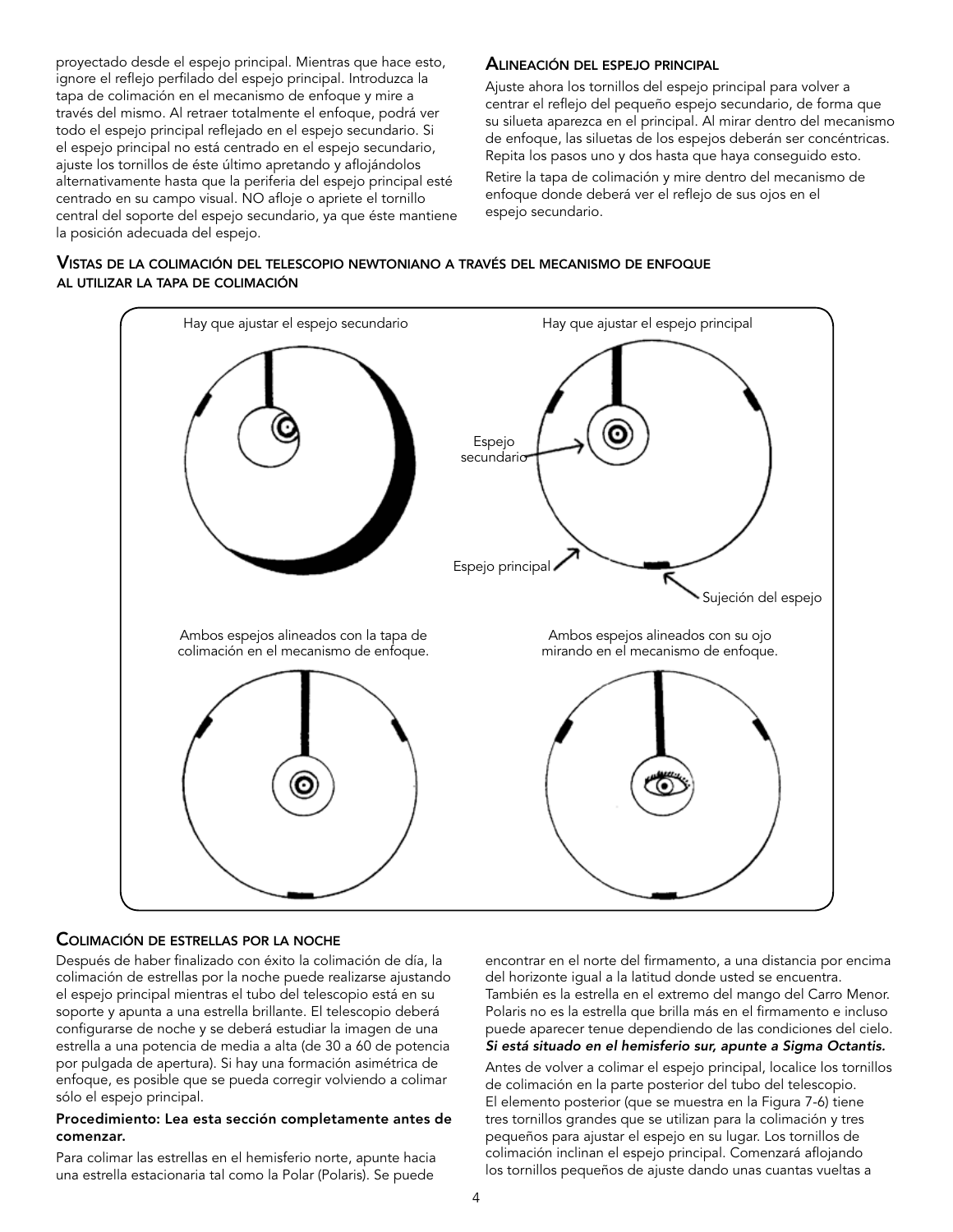

Espejo principal. Los tornillos grandes son para la colimación <sup>y</sup> los pequeños para asegurar el espejo en su lugar.

cada uno. Normalmente, aflojándolos 1/8 de vuelta puede ser suficiente y 1/2 ó 3/4 de vuelta es lo máximo que se necesita para los tornillos grandes de colimación. Gire los tornillos de colimación de uno en uno, y con una herramienta u ocular de colimación vea cómo la colimación es afectada (vea el siguiente párrafo). Deberá practicar esto varias veces pero al final podrá centrarlo de la forma que desea.

Es mejor utilizar la herramienta o el ocular de colimación. Mire en el mecanismo de enfoque y vea si el reflejo secundario se ha movido hacia el centro del espejo principal.

Con Polaris o una estrella brillante centrada con el campo visual, enfoque con el ocular estándar o con el de mayor potencia ocular, por ej.: la distancia focal más corta en mm, como unos 6 ó 4 mm. Otra opción es utilizar un ocular más largo de distancia focal con una lente Barlow. Cuando una estrella está enfocada deberá parecer como un punto bien definido de luz. Si el enfoque de una estrella es irregular en su forma o parece tener erupciones de luz en los bordes, esto significa que sus espejos no están alineados. Si parece haber una erupción de luz desde la estrella que permanece estable en su lugar, vuelva a colimar a medida que busca el enfoque exacto para conseguir una imagen clara.



Aunque la formación estelar aparece igual en ambos lados del tubo, son en realidad asimétricas. La obstrucción oscura aparece <sup>a</sup> la izquierda de la formación de difracción, lo que indica insuficiencia de colimación.

Cuando quede satisfecho con la colimación, apriete los tornillos pequeños de ajuste.

Anote la dirección donde la luz parece brillar. Por ejemplo, si la luz parece brillar en la posición de las 3 en un reloj en el campo visual, entonces deberá mover el tornillo o una combinación de tornillos de colimación según sea necesario para mover la imagen de la estrella hacia la dirección del brote de luz. En este ejemplo, quizás deba mover la imagen de la estrella en su ocular ajustando los tornillos de colimación, hacia la posición de las 3 en un reloj en el campo visual. Es posible que sólo sea necesario ajustar un tornillo lo suficiente como para mover la imagen de la estrella desde el centro del campo visual hacia la mitad o menos del borde de dicho campo (al utilizar un ocular de gran potencia).

Los ajustes de la colimación se realizan mejor mientras se observa la posición de la estrella en el campo visual y girando los tornillos de ajuste simultáneamente. De esta forma podrá ver exactamente hacia que dirección ocurre el movimiento. Quizás necesite otra persona para que le ayude: una puede visualizar y dar instrucciones sobre el tornillo que hay que girar y cuánto hay que girarlo, mientras que la otra persona hace los ajustes necesarios.

*IMPORTANTE: Después de hacer el primer ajuste o cada uno de ellos, es necesario volver a ajustar el tubo del telescopio para centrar de nuevo la estrella en el campo visual. Se puede entonces determinar la simetría de la imagen de la estrella enfocando y desenfocando y observando la forma de la misma. Se verá una mejora al realizarse el ajuste apropiado. Como hay tres tornillos, habrá que mover por lo menos dos de ellos para conseguir el movimiento necesario del espejo*



Un telescopio colimado aparecerá como una formación simétrica en forma de aro similar al disco de difracción que se ve aquí.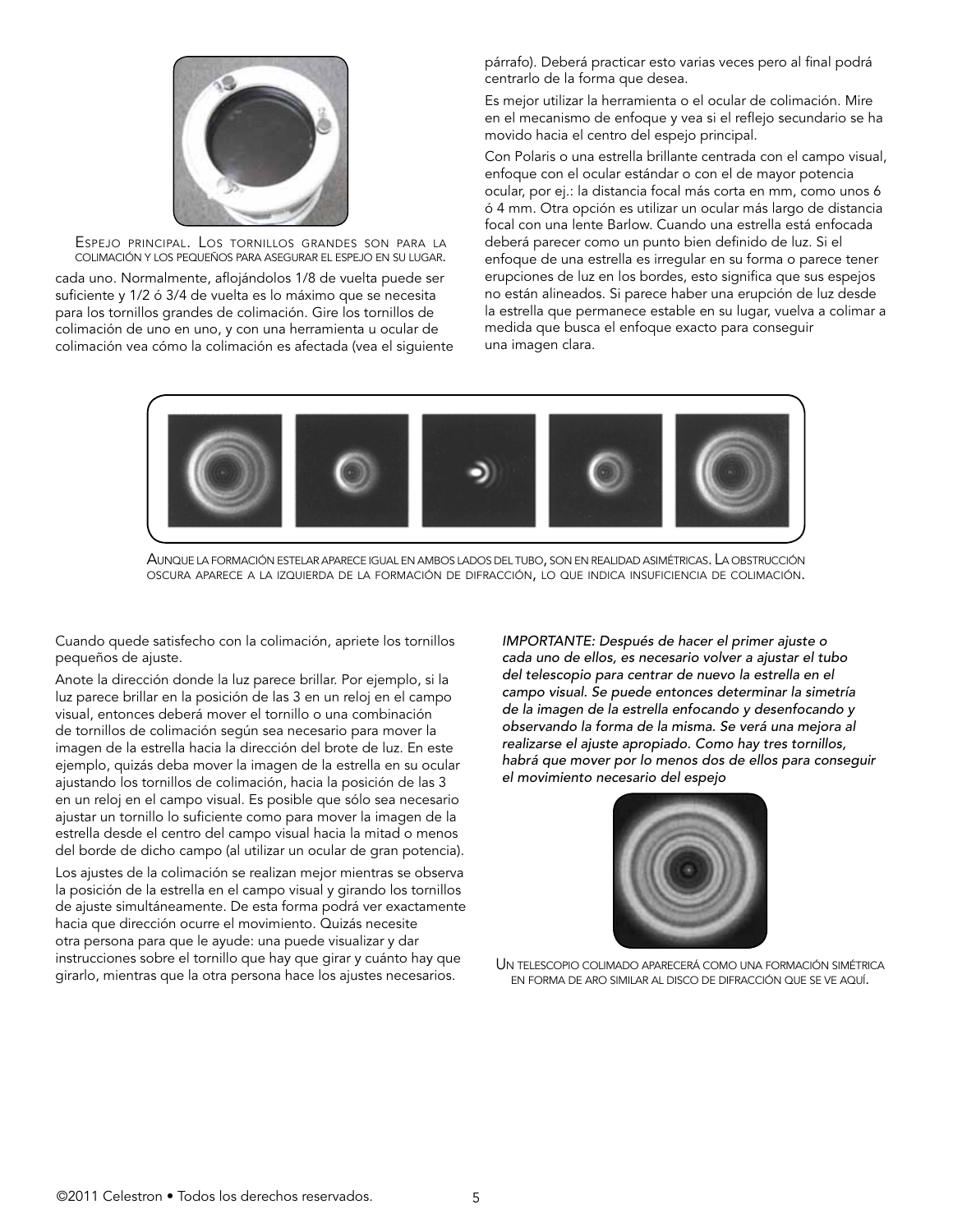

# Pflege des Teleskops

## **DEUTSCH**

Ihr Teleskop erfordert wenig Pflege, aber einige Punkte sollten Sie doch beachten, um sicherzustellen, dass Sie eine optimale Leistung von Ihrem Teleskop erhalten. Für jeden Optiktyp gibt es spezielle Kollimationsanweisungen, die nachstehend beschrieben sind. Viele geringeren Kosten Refraktor und / oder Newton Teleskope haben nicht die Fähigkeit der Kollimation

## Pflege und Reinigung der Optik

Gelegentlich sammelt sich Staub und/oder Feuchtigkeit auf der Objektivlinse, der Korrekturplatte oder dem Hauptspiegel an, je nachdem welche Art von Teleskop Sie haben. Wie bei jedem anderen Instrument ist die Reinigung mit besonderer Vorsicht durchzuführen, damit die Optik nicht beschädigt wird. Wenn sich auf der Optik Staub angesammelt hat, entfernen Sie ihn mit einem Pinsel (Kamelhaar) oder mithilfe von Druckluft aus der Dose (ca. 2 bis 4 Sekunden im Winkel zur Glasoberfläche sprühen). Entfernen Sie dann alle Reste mit einer Reinigungslösung für optische Produkte und einem weißen Papiertuch. Geben Sie die Lösung auf das Tuch und reinigen Sie dann die Optik mit dem Papiertuch. Reinigen Sie die Linse (oder den Spiegel) mit geringer Druckanwendung von der Mitte nach außen. NICHT mit einer Kreisbewegung reiben! Die Reinigung kann mit einem im Handel erhältlichen Linsenreiniger oder einer selbst hergestellten Mischung vorgenommen werden. Eine geeignete Reinigungslösung ist mit destilliertem Wasser vermischter Isopropylalkohol. Zur Herstellung der Lösung nehmen Sie 60 % Isopropylalkohol

# Kollimation eines Refraktor-Teleskops

und 40 % destilliertes Wasser. Auch ein mit Wasser verdünntes

Lesen Sie diese Informationen vollständig und genau durch, bevor Sie die Kollimation in Angriff nehmen. Kollimation ist der Prozess der Ausrichtung der optischen Achse aller optischen Elemente miteinander und mit der mechanischen Achse des Teleskoptubus. Beim Refraktorteleskop-Design bedeutet das: Ausrichtung der optischen Achse der Objektivlinse mit der optischen Achse des Okulars am anderen Ende des Tubus. Das Refraktorteleskop wurde im Werk richtig ausgerichtet. Die Ausrichtung der Linse kann aber durch rauhe Behandlung beim Transport verlorengehen. Im Lieferumfang Ihres Refraktorteleskops kann ein einstellbares Objektivlinsengehäuse enthalten sein, das die Ausrichtung der optischen Achse erleichtert. Es kommt selten vor, dass eine Kollimation erforderlich ist, und wenn Ihr Teleskop keine Kollimationseinstellschrauben hat, müssen Sie es u.U. zur Ausrichtung ans Werk einschicken.

Um zu ermitteln, ob eine Neukollimation erforderlich ist, sollte das Teleskop bei Nacht draußen aufgestellt werden. Wählen Sie eine ruhige Nacht, in der Sie das Teleskop 15 – 30 Minuten draußen stehen lassen können, bevor Sie die Kollimation versuchen. Warten Sie auch eine Nacht mit guten Sichtverhältnissen ab und vermeiden Sie den Blick über Hitzewellen produzierende Stellen (Dächer, Motorhauben).

und somit müssen Sie nur auf die Pflege beziehen und Reinigung der Optik Informationen. Die Kollimation Anweisungen zeigen Bilder von typischen Celestron Teleskope und Ihr Teleskop vielleicht etwas anders, aber die allgemeine Funktionen / Methoden sind ähnlich.

Flüssiggeschirrspülmittel (ein paar Tropfen pro ca. 1 Liter) kann verwendet werden.

Gelegentlich kann sich in einer Beobachtungssession Tau auf der Optik des Teleskops ansammeln. Wenn Sie weiter beobachten wollen, muss der Tau entfernt werden, und zwar mit einem Fön (niedrige Einstellung) oder indem das Teleskop auf den Boden gerichtet wird, bis der Tau verdampft ist.

Wenn im Innern der Optik Feuchtigkeit kondensiert, nehmen Sie die Zubehörteile vom Teleskop ab. Bringen Sie das Teleskop in eine staubfreie Umgebung und richten Sie es auf den Boden. Auf diese Weise wird die Feuchtigkeit aus dem Teleskoptubus entfernt. Setzen Sie nach dem Gebrauch alle Objektivabdeckungen wieder auf, um den Reinigungsbedarf Ihres Teleskops möglichst gering zu halten. Da die Zellen NICHT verschlossen sind, müssen die Öffnungen bei Nichtgebrauch mit den Abdeckungen geschützt werden. Auf diese Weise wird verhindert, dass verschmutzende Substanzen in den optischen Tubus eindringen.

Interne Einstellungen und Reinigungen dürfen nur durch die Reparaturabteilung von Celestron ausgeführt werden, oder an einen qualifizierten Celestron Händler.



Objektivlinsengehäuse (Gegenlichtblende entfernt) mit Montage- und Kollimationsschrauben

Wählen Sie einen hellen Stern und zentrieren Sie ihn im Sichtfeld des Teleskops. Untersuchen Sie das Bild des Sterns, während Sie es scharf und unscharf stellen. Verwenden Sie hierzu ein Okular, das 30 bis 60 Vergrößerung für jeden Zoll Blendenöffnung liefert. Wenn ein unsymmetrisches Fokusmuster vorliegt, ist eine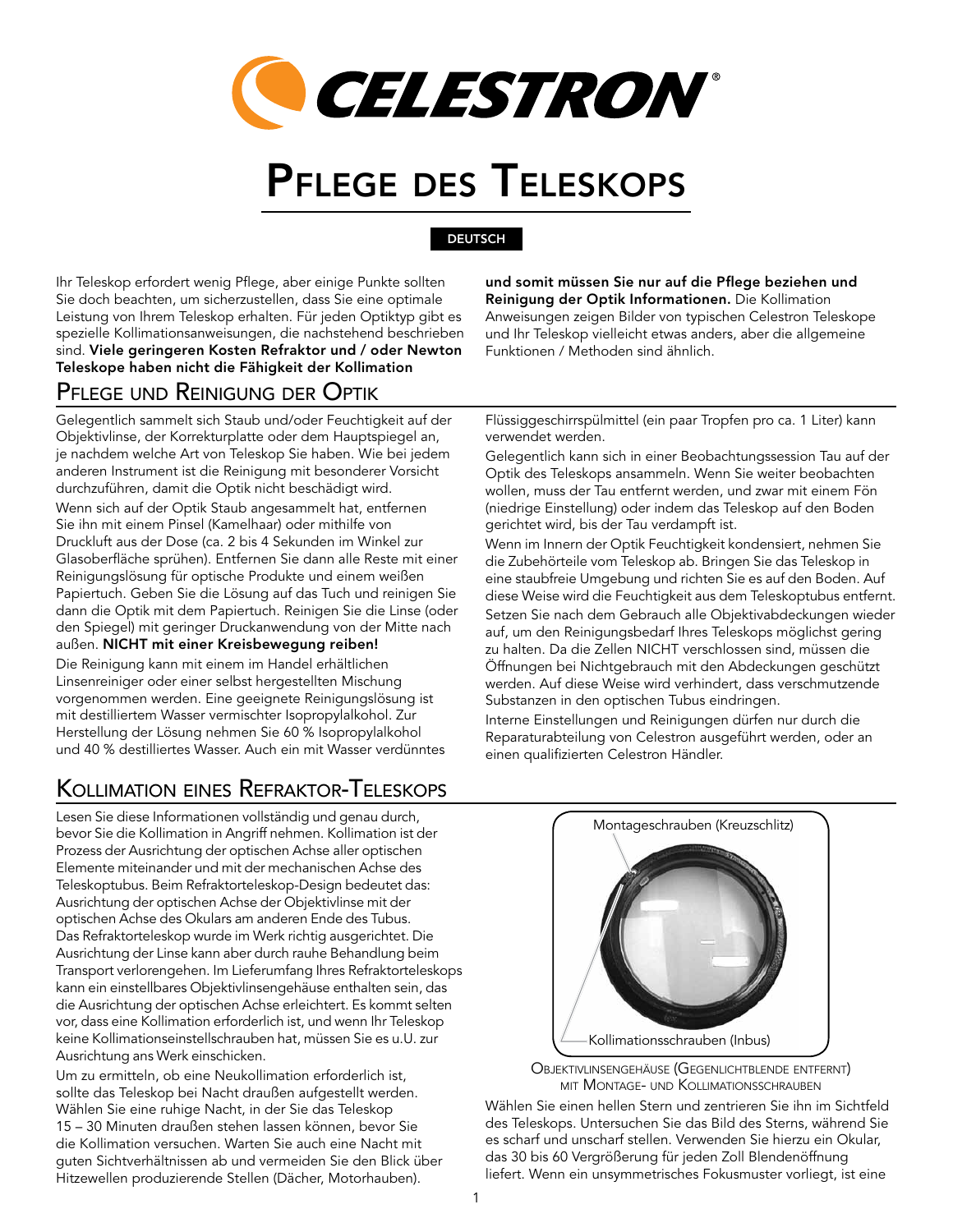Kollimation erforderlich. (Wenn das Teleskop richtig kollimiert ist, erscheint das unscharfe Bild des Sterns als konzentrisches Ringmuster ähnlich dem in gezeigten Muster.)

Zur Kollimation sollte das Teleskop entweder auf einer motorbetriebenen (d.h. Tracking) äquatorialen Montierung, die in etwa polausgerichtet ist, sein oder es sollte auf einen feststehenden Stern ohne laufenden Motor gerichtet sein. Der Polarstern (Nordstern) ist der perfekte Kollimationsstern für Beobachter in der nördlichen Hemisphäre, da er lange genug bewegungslos vor dem Hintergrundhimmel erscheint, um das Kollimationsverfahren durchzuführen. Der Polarstern ist der letzte Stern im Kleinen Wagen (Kleiner Bär) und seine Entfernung über dem nördlichen Horizont ist immer gleich Ihrem Breitenwinkel. Machen Sie vor der Kollimation die drei (3)

Befestigungsschrauben auf dem Objektivlinsengehäuse an der Vorderseite des Tubus ausfindig. (Mit diesen Schrauben ist das Objektivlinsengehäuse am Haupttubus angebracht. Sie sollten nicht entfernt werden.) Die Gegenlichtblende muss möglicherweise von der Vorderseite des Tubus entfernt werden, damit Sie leichten Zugang zu den Kollimationsschrauben haben.) Neben jeder Befestigungsschraube befindet sich eine kürzere Inbus-Kollimationsschraube, die gegen den optischen Tubus drückt, um das Objektivlinsengehäuse zu drehen. Um eine Einstellung vorzunehmen, wird die Befestigungsschraube losgedreht, während die Inbusschraube ein- oder herausgedreht wird. Dann wird die Befestigungsschraube festgezogen. Nur einer der drei (3) Schraubensätze wird jeweils eingestellt. Normalerweise machen Bewegungen in der Größenordnung von 1/8 -Drehung einen Unterschied; eine ca. 1/2 bis 3/4 -Drehung ist maximal erforderlich. NIEMALS die Montageschrauben entfernen oder mehr als eine (1) oder zwei (2) Umdrehungen herausdrehen!

Fokussieren Sie, während der Polarstern oder ein anderer heller Stern im Sichtfeld zentriert ist, mit Ihrem Okular mit der größten Vergrößerungsleistung (d.h. das Okular mit der kürzesten Brennweite). Dazu gehören Okulare im 4 - 6 mm Bereich. Der Stern sollte gut im Sichtfeld des Okulars zentriert sein. Es bietet sich an, mit einer anderen Person zusammenzuarbeiten. Einer schaut zu und weist den anderen an, welche Schrauben wie und um wieviel gedreht werden müssen. Drehen Sie zu Beginn eine Kreuzschlitzschraube (Montageschraube) ca. 1 Umdrehung los und bewegen Sie die Inbusschraube vor, um zu sehen, ob

# Kollimation eines Schmidt-Cassegrain-Teleskops

Die optische Leistung Ihres Teleskops steht in direktem Bezug zu seiner Kollimation, d.h. der Ausrichtung seines optischen Systems. Ihr Teleskop wurde im Werk kollimiert, nachdem es komplett zusammengebaut wurde. Wenn das Teleskop jedoch durch Transport stark erschüttert oder fallen gelassen wird, muss es u.U. neu kollimiert werden. Das einzige optische Element, das möglicherweise eingestellt werden muss, ist die Neigung des sekundären Spiegels.

Sie brauchen eine Lichtquelle, um die Kollimation Ihres Teleskops zu prüfen. Ein heller Stern in der Nähe des Zenits ist ideal, da dort eine minimale atmosphärische Verzerrung vorliegt. Achten Sie darauf, dass das Tracking (mit einem optionalen Motorantrieb) eingeschaltet ist, so dass Sie den Stern nicht manuell verfolgen müssen. Wenn Sie das Teleskop nicht einschalten wollen, können Sie auch den Polarstern verwenden. Seine Position relativ zum Himmelspol bedeutet, dass er sich nur sehr wenig bewegt, daher braucht er nicht manuell verfolgt zu werden.

Stellen Sie das thermische Gleichgewicht des Teleskops mit der Umgebung vor Beginn des Kollimationsprozesses sicher. Geben Sie dem Teleskop bei großen Temperaturextremen 45 Minuten Zeit, um das thermische Gleichgewicht zu erreichen.

die Bewegung richtig ist. Wenn nicht, machen Sie den eben durchgeführten Vorgang rückgängig und probieren Sie einen anderen Schraubensatz.

Nach Vornahme der ersten Einstellung ist es erforderlich, den Teleskoptubus wieder auf das Objekt auszurichten, um den Stern wieder im Gesichtsfeld zu zentrieren. Er kann dann in Bezug auf Symmetrie beurteilt werden, indem man mehrmals die präzise Scharfeinstellung nur ganz leicht verändert und dabei das Muster des Sterns beobachtet. Wenn die richtigen Einstellungen vorgenommen werden, sollte sich eine Verbesserung zeigen. Da drei Schraubensätze vorhanden sind, ist es u.U. erforderlich, mindestens zwei (2) Schraubensätze zu bewegen, um die erforderliche Linsenbewegung zu bewirken. Die äußeren Montageschrauben NICHT zu fest ziehen!

Ein kollimiertes Teleskop sollte keiner weiteren Kollimation bedürfen, es sei denn, das Teleskop wird angestoßen oder stark erschüttert.



Ein kollimiertes Teleskop sollte als symmetrisches Ringmuster ähnlich wie der hier gezeigte Diffraktionsring erscheinen.

Refraktor-Kollimationsokular – Ihr Refraktorteleskop umfasst ein Kollimationsokular, das Ihnen helfen kann, die Ausrichtung Ihres Teleskops am Tage grob zu prüfen. Das Kollimationsokular hat ein winziges Loch, das bei der Ermittlung hilft, ob die Optik richtig mit dem Tubus ausgerichtet ist. Fahren Sie den Fokussierer ganz ein, entfernen Sie den Zenitspiegel und setzen Sie das Kollimationsokular in den Fokussiertubus. Wenn das Teleskop richtig kollimiert ist, sollten Sie den gesamten Rand der Objektivlinse sehen, wenn Sie durch das kleine Loch schauen. Wenn die Objektivlinse oval erscheint, ist möglicherweise eine Kollimation des Teleskops, wie oben beschrieben, erforderlich.

Betrachten Sie zur Bestätigung der Kollimation einen Stern in der Nähe des Zenits. Verwenden Sie ein Okular mittlerer bis hoher Vergrößerungsleistung – 12 bis 6 mm Brennweite. Es ist wichtig, dass ein Stern in der Mitte des Sichtfeldes zentriert wird, um die Kollimation zu beurteilen. Beurteilen Sie die Symmetrie eines



DIE DREI KOLLIMATIONSSCHRAUBEN BEFINDEN sich vorn am sekundären Spiegelgehäuse.

Sterns, indem Sie langsam scharf und unscharf stellen. Wenn eine systematische Verzerrung des Sterns auf einer Seite sichtbar ist, ist eine Neukollimation erforderlich.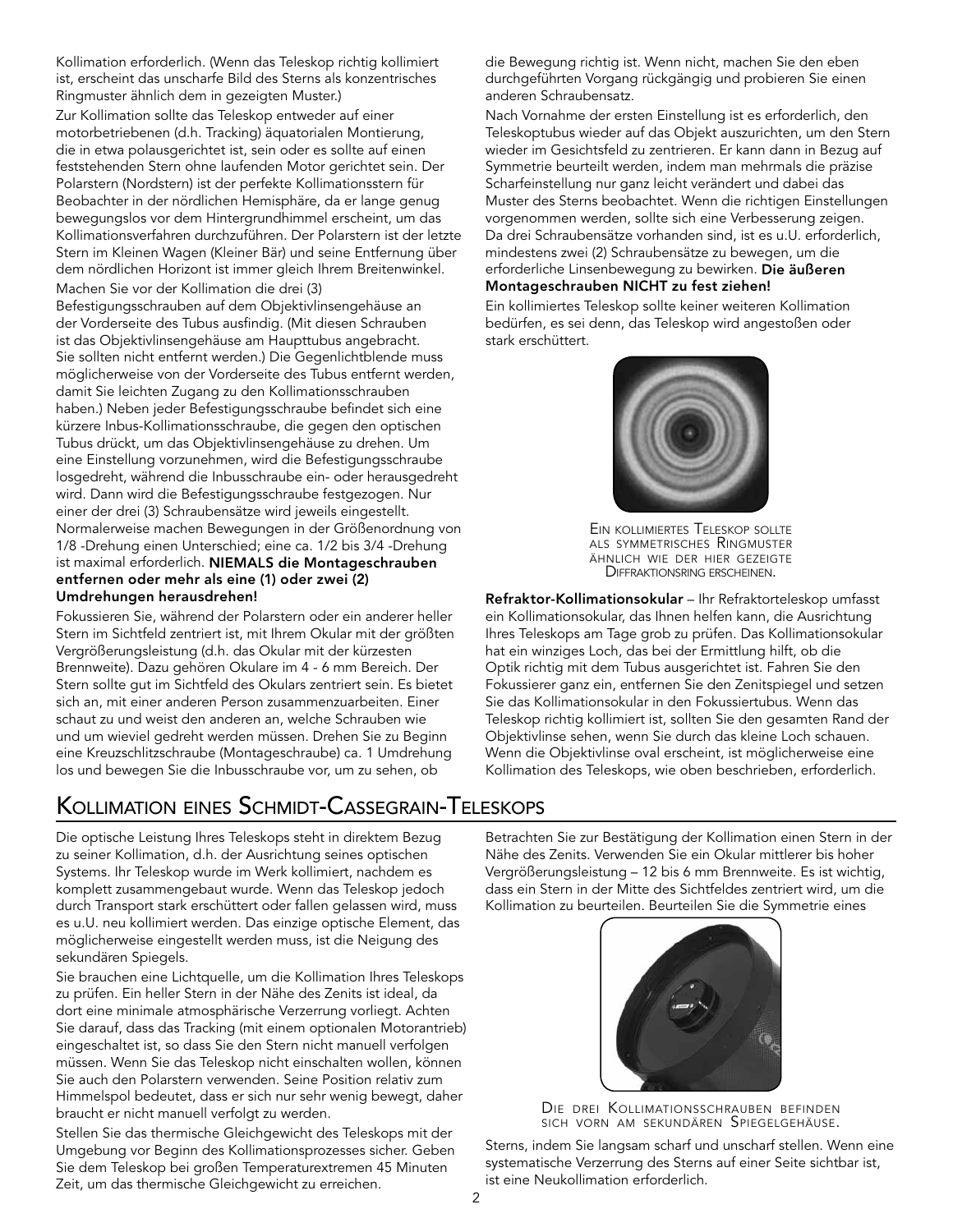Dazu müssen Sie die sekundäre(n) Kollimationsschraube(n), die den Stern über das Sichtfeld in Richtung auf das verzogene Licht bewegen, festziehen. Diese Schrauben befinden sich im Halter des sekundären Spiegels. Nehmen Sie nur kleine 1/6 bis 1/8

Einstellungen an den Kollimationsschrauben vor und zentrieren Sie den Stern neu, indem Sie das Teleskop bewegen, bevor Sie Verbesserungen oder weitere Einstellungen vornehmen.



Obwohl das Sternmuster auf beiden Seiten der Scharfeinstellung gleich aussieht, sind sie asymmetrisch. Das dunkle Hinternis ist nach links vom Diffraktionsmuster verschoben, was eine unzureichende Kollimation anzeigt.

Die Kollimation ist ein einfaches Verfahren, wenn Sie die folgenden Schritte durchführen:

- 1. Schauen Sie durch ein Okular mit mittlerer bis hoher Vergrößerungsleistung und machen Sie einen hellen Stern unscharf, bis ein Ringmuster mit einem Schatten erscheint. Zentrieren Sie den defokussierten Stern und beachten Sie die Richtung, in der der mittlere Schatten verzogen ist.
- 2. Platzieren Sie Ihren Finger am Rand der vorderen Zelle des Teleskops (nicht die Korrekturplatte berühren) entlang und zeigen Sie auf die Kollimationsschrauben. Der Schatten Ihres Fingers sollte sichtbar sein, wenn Sie durch das Okular gucken. Kreisen Sie mit dem Finger um den Tubusrand, bis der Schatten am dichtesten am schmalsten Teil der Ringe erscheint (d.h. gleiche Richtung, in der der mittlere Schatten verzogen ist).
- 3. Machen Sie die Kollimationsschraube, die am dichtesten von Ihrem Finger ist, ausfindig. Das ist die Kollimationsschraube, die zuerst eingestellt werden muss. (Wenn sich Ihr Finger genau zwischen den beiden Kollimationsschrauben befindet, müssen Sie die Schraube gegenüber von Ihrer Fingerposition einstellen.)
- 4. Bewegen Sie den defokussierten Stern an den Rand des Sichtfelds mithilfe der Handsteuerungstasten in die gleiche Richtung, in der die mittlere Blockierung des Sternbildes verzogen ist.
- 5. Drehen Sie die Kollimationsschraube, die Sie in Schritt 2 und 3 ausfindig gemacht haben, mit einem Inbusschlüssel, während Sie durch das Okular schauen. Normalerweise ist eine Drehung genug, um eine Kollimationsänderung zu sehen. Wenn das Bild des Sterns aus dem Sichtfeld in die Richtung bewegt wird, in der der mittlere Schatten verzogen ist, dann drehen Sie die Kollimationsschraube in die falsche Richtung. Drehen Sie die Schraube in die entgegengesetzte Richtung, so dass das Bild des Sterns zur Mitte des Gesichtsfelds bewegt wird.

# Kollimation eines Newton-Teleskops

Die optische Leistung der meisten Newton-Reflektorteleskope kann bei Bedarf durch Neukollimation (Ausrichtung) der Teleskopoptik optimiert werden. Kollimation eines Teleskops bedeutet ganz einfach, dass die optischen Elemente ausgeglichen werden. Eine unzureichende Kollimation hat optische Unregelmäßigkeiten und Verzerrungen zur Folge. Vor Ausführung der Kollimation Ihres Teleskops müssen Sie sich mit allen seinen Komponenten vertraut machen. Der Hauptspiegel ist der große Spiegel am hinteren Ende des Teleskoptubus. Dieser Spiegel wird durch Lösen und Festziehen der drei Schrauben (im Abstand von 120 Grad voneinander) am Ende des Teleskoptubus eingestellt. Der Zweitspiegel (der kleine

- 6. Wenn Sie beim Drehen merken, dass die Schraube sehr locker wird, ziehen Sie einfach die beiden anderen Schrauben um den gleichen Betrag fest. Und wenn umgekehrt die Kollimationsschraube zu fest wird, drehen Sie die beiden anderen Schrauben um den gleichen Betrag los.
- 7. Wenn sich das Bild des Sterns im Zentrum des Sichtfelds befindet, prüfen Sie, ob die Ringe konzentrisch sind. Wenn die mittlere Blockierung immer noch in die gleiche Richtung verzogen ist, drehen Sie die Schraube(n) weiter in die gleiche Richtung. Wenn Sie feststellen, dass das Ringmuster in einer anderen Richtung verzogen ist, wiederholen Sie einfach Schritt 2 bis 6 oben für die neue Richtung.

Eine perfekte Kollimation ergibt ein symmetrisches Bild des Sterns kurz vor und hinter der Scharfstellung. Außerdem liefert die perfekte Kollimation die optimalen optischen Leistungsspezifikationen, für die Ihr Teleskop ausgelegt ist. Bei turbulenten Sichtverhältnissen (d.h. Luftstabilität) ist die Kollimation schwer zu beurteilen. Warten Sie eine bessere Nacht ab, wenn es stürmisch ist, oder richten Sie das Teleskop auf einen ruhigeren Teil des Himmels. Ein ruhigerer Teil des Himmels ist durch beständig leuchtende im Gegensatz zu funkelnden Sternen gekennzeichnet.



Ein kollimiertes Teleskop erscheint symmetrisch, mit der mittleren Blockierung zentriert im Diffraktionsmuster des Sterns.

elliptische Spiegel unter dem Fokussierer, vorne im Tubus) weist ebenfalls drei Einstellungsschrauben auf.

## Ausrichtung des Zweitspiegels

Das im Folgenden beschriebene Verfahren gilt für die Kollimation Ihres Teleskops am Tage und setzt die Verwendung des optionalen Newton-Kollimationsinstruments (Best.-Nr. 94183), das bei Celestron erhältlich ist, voraus. Zur Kollimation des Teleskops ohne das Kollimationsinstrument lesen Sie bitte den Abschnitt über Sternkollimation bei Nacht unten. Für eine hochpräzise Kollimation ist das optionale Kollimationsokular 1 ¼ Zoll (Best.-Nr. 94182) erhältlich.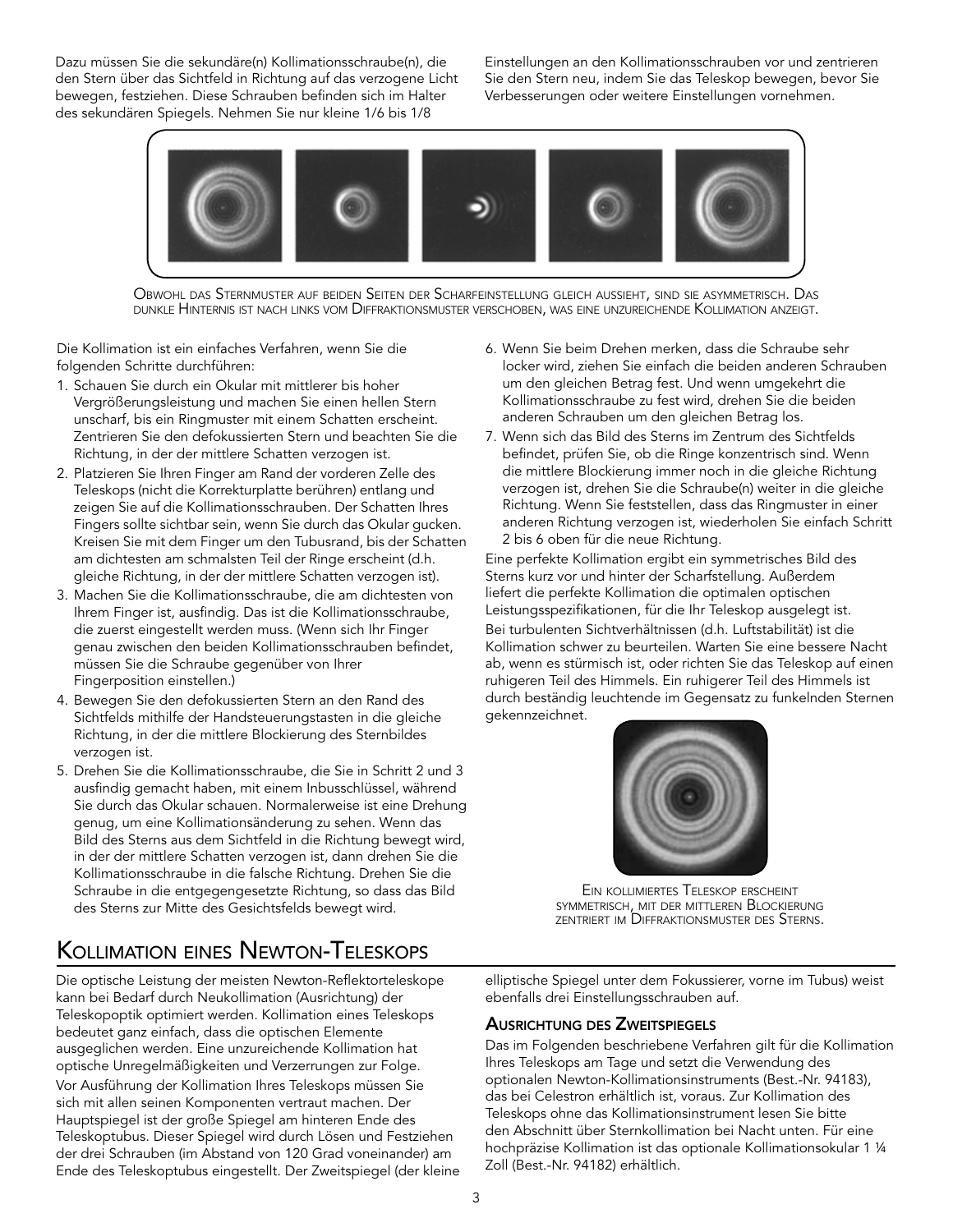Um festzustellen, ob Ihr Teleskop kollimiert werden muss, richten Sie zunächst das Teleskop auf eine helle Wand oder den blauen Himmel draußen.



*Niemals mit bloßem Auge oder mit einem Teleskop (außer bei Verwendung eines vorschriftsmäßigen Sonnenfilters) direkt in die Sonne schauen. Sie könnten einen permanenten und irreversiblen Augenschaden davontragen.*

Wenn sich im Fokussierer ein Okular befindet, entfernen Sie es. Schieben Sie den Fokussiertubus unter Einsatz der Fokussierknöpfe vollständig ein, bis der Silbertubus nicht mehr sichtbar ist. Sie werden durch den Fokussierer auf eine Reflexion des Zweitspiegels schauen, die vom Hauptspiegel projiziert wird. Während dieses Schritts ignorieren Sie die silhouettenhafte Reflexion des Hauptspiegels. Stecken Sie den Kollimationsdeckel in den Fokussierer und schauen Sie hindurch. Wenn der Fokus ganz eingezogen ist, sollte der gesamte Hauptspiegel als

Reflexion im Zweitspiegel sichtbar sein. Wenn der Hauptspiegel nicht im Zweitspiegel zentriert ist, stellen Sie die Schrauben des Zweitspiegels ein, indem Sie sie abwechselnd festziehen und lösen, bis die Peripherie des Hauptspiegels in Ihrem Sichtfeld zentriert ist. Die mittlere Schraube in der Halterung des Zweitspiegels NICHT lösen oder festziehen, da sie den Spiegel in der richtigen Position hält.

### Ausrichtung des Hauptspiegels

Stellen Sie jetzt die Schrauben des Hauptspiegels ein, um die Reflexion des kleinen Zweitspiegels so neu zu zentrieren, dass sie silhouettenhaft gegen die Ansicht des Hauptspiegels erscheint. Wenn Sie in den Fokussierer schauen, sollten die Silhouetten des Spiegels konzentrisch erscheinen. Wiederholen Sie Schritt 1 und 2, bis das der Fall ist.

Entfernen Sie den Kollimatordeckel und blicken Sie in den Fokussierer, wo Sie jetzt die Reflexion Ihres Auges im Zweitspiegel sehen sollen.

#### Kollimationsansichten mit Newton, durch den Fokussierer mit der Kollimationskappe gesehen



#### Sternkollimation bei Nacht

Nach erfolgreichem Abschluss der Kollimation bei Tage kann die Sternkollimation bei Nacht erfolgen. Hierzu wird der Hauptspiegel sorgfältig eingestellt, während sich der Teleskoptubus auf seiner Montierung befindet und auf einen hellen Stern gerichtet ist. Das Teleskop sollte bei Nacht aufgebaut werden und das Bild eines Sterns sollte bei mittlerer bis hoher Vergrößerung (30-60-fache Vergrößerung pro Zoll Blendenöffnung) betrachtet werden. Wenn ein nicht symmetrisches Fokusmuster vorliegt, kann es möglich sein, das zu korrigieren, indem nur der Hauptspiegel neu kollimiert wird.

#### Verfahren — lesen Sie vor Beginn diesen Abschnitt ganz durch.

Zur Durchführung einer Sternkollimation in der nördlichen Hemisphäre richten Sie das Teleskop auf einen feststehenden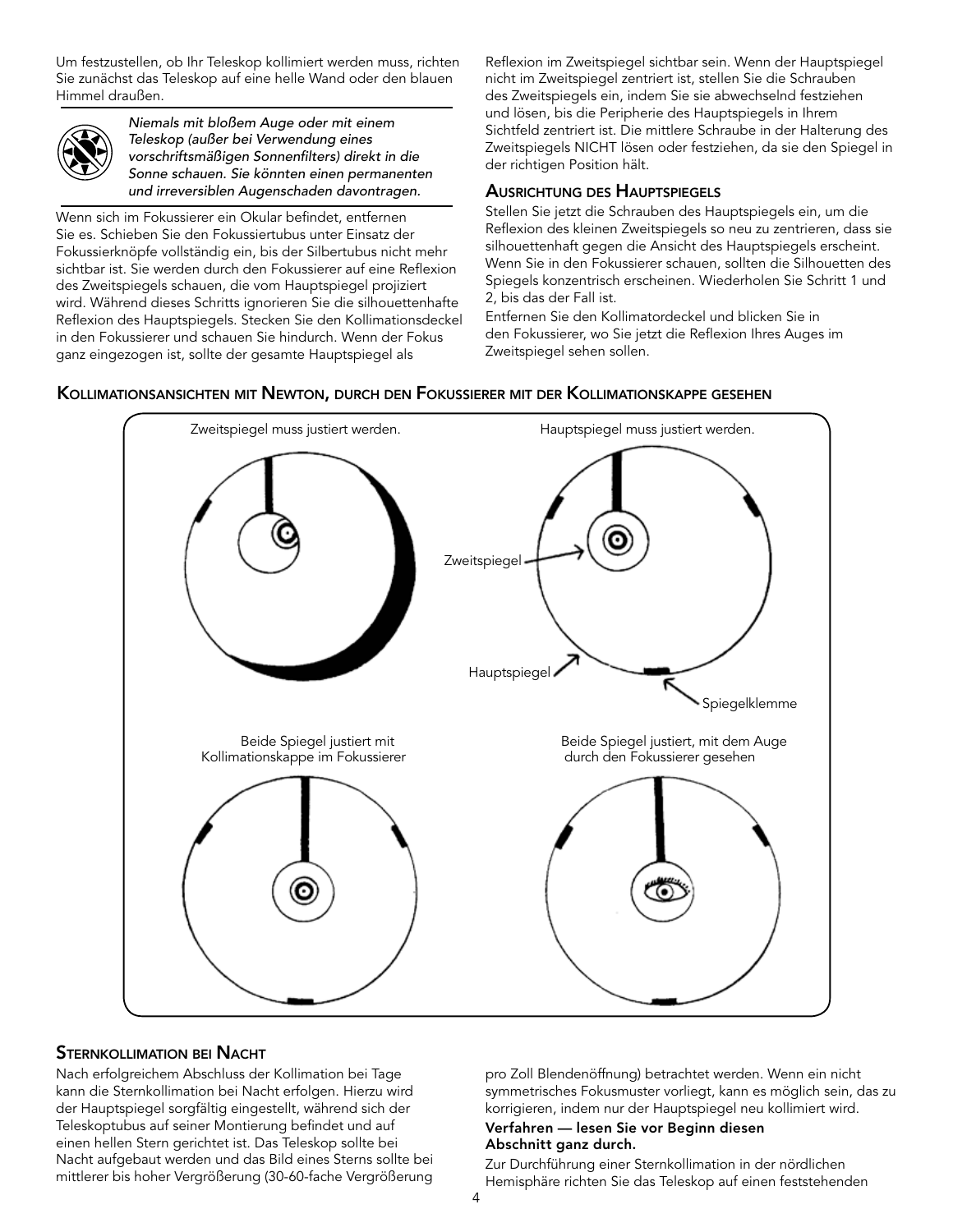Stern, wie z.B. den Nordstern (Polarstern). Sie finden ihn im Nordhimmel in einer Entfernung über dem Horizont, die Ihrem Breitengrad entspricht. Es ist auch der Endstern der Deichsel im Kleinen Wagen. Der Polarstern ist nicht der hellste Stern im Himmel und kann sogar schwach erscheinen, je nach Ihren Himmelsbedingungen. *Wenn Sie in der südlichen Hemisphäre sind, zeigen Sie auf Sigma Octantis.*



Hauptspiegel. Die grossen Daumenschrauben dienen zur Kollimation und die KLEINEN DAUMENSCHRAUBEN DIENEN ZUR ARRETIERUNG DES SPIEGELS.

Machen Sie vor der Neukollimation des Hauptspiegels die Kollimationsschrauben hinten am Teleskoptubus ausfindig. Die hintere Zelle weist drei große Daumenschrauben auf, die zur Kollimation verwendet werden. Die drei kleinen Daumenschrauben dienen zur Feststellung des Spiegels. Die Kollimationsschrauben neigen den Hauptspiegel. Sie drehen zunächst die kleinen Feststellschrauben jeweils um ein paar Drehungen los. Normalerweise machen Bewegungen in

der Größenordnung von 1/8 -Drehung einen Unterschied; eine ca. 1/2 bis 3/4 -Drehung ist maximal für die großen Kollimationsschrauben erforderlich. Drehen Sie jeweils nur eine Kollimationsschraube und prüfen Sie mit einem Kollimationsinstrument oder -okular, wie sich die Drehung auf die Kollimation auswirkt (siehe den nachstehenden Abschnitt). Nach ein bisschen Experimentieren erzielen Sie schließlich die gewünschte Zentrierung.

Es ist empfehlenswert, das optionale Kollimationsinstrument oder Kollimationsokular zu verwenden. Schauen Sie in den Fokussierer und stellen Sie fest, ob die Reflexion des Zweispiegels dichter an die Mitte des Hauptspiegels gewandert ist.

Fokussieren Sie – bei Zentrierung des Polarsterns oder eines hellen Sterns im Gesichtsfeld – entweder mit dem Standardokular oder Ihrem Okular mit der größten Vergrößerungsleistung, d.h. mit der kleinsten Brennweite in mm (z.B. 6 mm oder 4 mm). Eine andere Option ist, ein Okular mit längerer Brennweite mit Barlow-Linse zu verwenden. Wenn ein Stern scharf eingestellt ist, sollte er wie ein scharfer Lichtpunkt aussehen. Wenn er bei scharfer Einstellung eine unregelmäßige Form hat oder am Rande ein flackernder Lichtschein erscheint, bedeutet das, dass Ihre Spiegel nicht richtig ausgerichtet sind. Wenn Sie also das Erscheinen eines flackernden Lichtscheins von dem Stern mit einem festen Standort bemerken, wenn Sie dicht an der präzisen Scharfeinstellung sind, erhalten Sie durch Rekollimation ein schärferes Bild.

Wenn Sie mit der Kollimation zufrieden sind, ziehen Sie die kleinen Feststellschrauben fest an.



Obwohl das Sternmuster auf beiden Seiten des Fokus gleich aussieht, ist es asymmetrisch. Die dunkle Blockierung ist nach links vom Diffraktionsmuster verzogen, was auf eine schlechte Kollimation hinweist.

Beachten Sie die Richtung, in der das Licht aufzuflackern scheint. Wenn es zum Beispiel in Richtung auf die 3-Uhr-Position im Gesichtsfeld zu flackern scheint, dann müssen Sie die Schraube oder Kombination von Kollimationsschrauben bewegen, die zur Bewegung des Bild des Sterns in die Richtung des Aufflackerns notwendig ist. In diesem Beispiel würden Sie das Bild des Sterns in Ihrem Okular durch Einstellung der Kollimationsschrauben in Richtung auf die 3-Uhr-Position im Gesichtsfeld verschieben. Es ist manchmal lediglich erforderlich, eine Schraube ausreichend zu justieren, um das Bild des Sterns vom Mittelpunkt des Gesichtsfeldes auf ungefähr die Hälfte oder weniger in Richtung auf den Rand des Gesichtsfelds zu verschieben (bei Verwendung eines Okulars mit hoher Vergrößerungsleistung).

Die Kollimationseinstellungen werden am besten vorgenommen, während die Position des Sterns im Gesichtsfeld betrachtet wird und gleichzeitig die Einstellungsschrauben dabei gedreht werden. Auf diese Weise sehen Sie genau, in welche Richtung die Bewegung erfolgt. Es kann hilfreich sein, wenn zwei Personen dieses Verfahren zusammen ausführen: Einer beobachtet das Objekt und gibt Anweisungen, welche Schrauben gedreht werden sollen und um wie viel; der andere nimmt die Einstellungen vor.

*WICHTIG: Nach Vornahme der ersten bzw. jeden Einstellung ist es erforderlich, den Teleskoptubus wieder auf das Objekt auszurichten, um den Stern wieder in der Mitte des Gesichtsfeldes zu zentrieren. Das Bild des Sterns kann dann in Bezug auf Symmetrie beurteilt werden, indem man mehrmals die präzise Scharfeinstellung nur ganz leicht verändert und dabei das Muster des Sterns beobachtet. Wenn die richtigen Einstellungen vorgenommen werden, sollte sich eine Verbesserung zeigen. Da drei Schrauben vorhanden sind, ist es u.U. erforderlich, mindestens zwei von ihnen zu bewegen, um die erforderliche Spiegelbewegung zu bewirken.*



Ein kollimiertes Teleskop sollte als symmetrisches Ringmuster ähnlich wie der hier gezeigte Diffraktionsring erscheinen.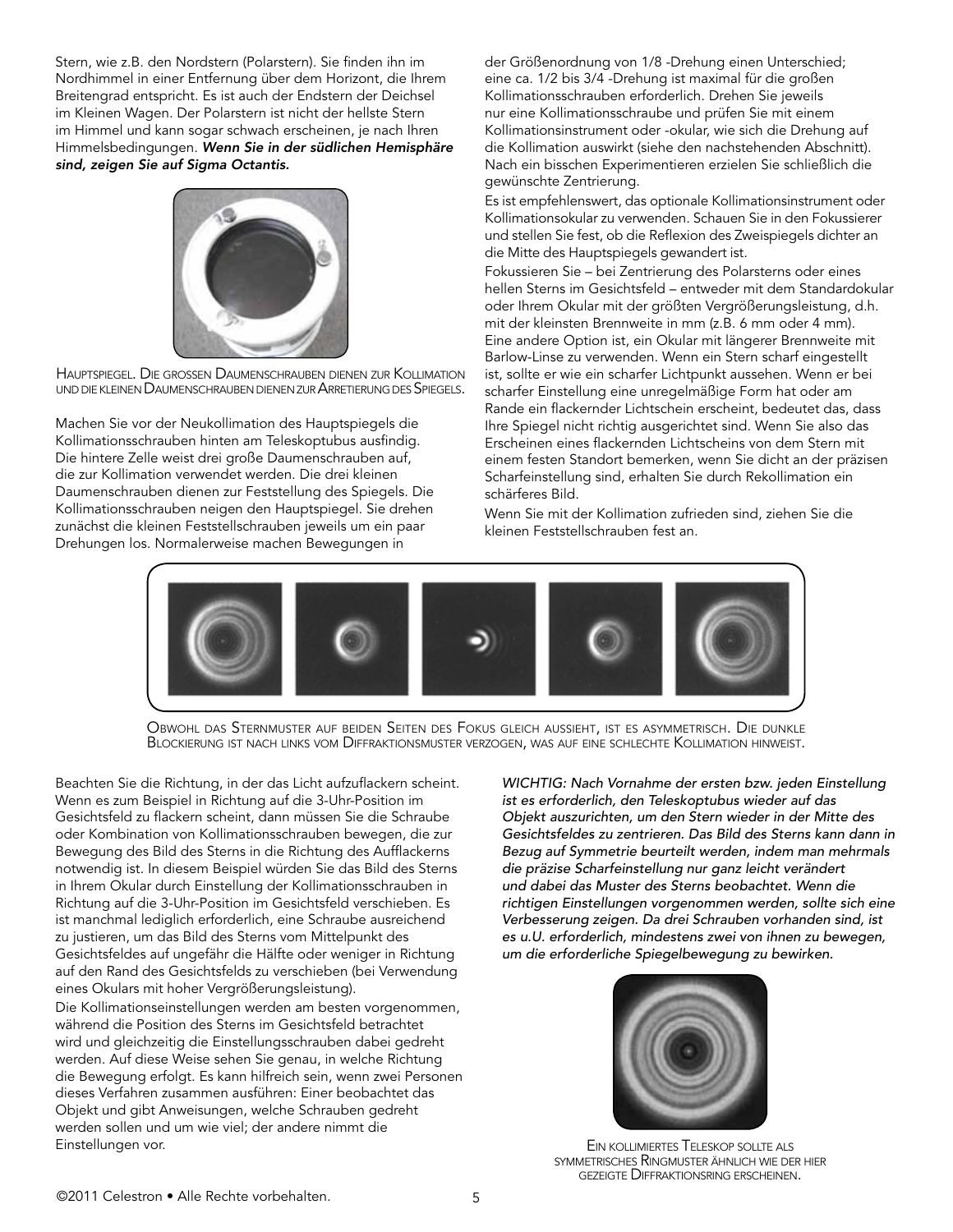

# Manutenzione del telescopio

## ITALIANO

Sebbene il telescopio richieda poca manutenzione, sarà bene ricordare alcune cose per assicurare le prestazioni ottimali del dispositivo. Ciascun tipo di modello ottico ha istruzioni per la collimazione particolari, descritte sotto. Molti basso costo Rifrattore e / o telescopi newtoniani non hanno la

## Cura e pulizia dell'ottica

Occasionalmente, potrebbero accumularsi polvere e/o umidità sulla lente dell'obiettivo, sulla piastra correttrice o sullo specchio primario, a seconda del tipo di telescopio in dotazione. Va prestata un'attenzione particolare quando si pulisce qualsiasi strumento, per non danneggiarne l'ottica.

Se si è accumulata polvere sugli elementi ottici, rimuoverla con una spazzolina (di pelo di cammello) o con una bomboletta di aria pressurizzata (spruzzare in posizione angolata rispetto alla superficie di vetro per un periodo compreso fra due e quattro secondi). Usare quindi una soluzione detergente per componenti ottici ed una salvietta di carta bianca per eliminare eventuali residui restanti. Applicare la soluzione alla salvietta e poi usare la salvietta di carta per pulire l'ottica. I passaggi vanno applicati con una leggera pressione e devono andare dal centro della lente (o dello specchio) verso l'esterno. NON strofinare con movimenti circolari!

Si può usare un detergente per lenti disponibile in commercio o si può preparare la propria miscela. Una buona soluzione detergente è composta da alcol isopropilico miscelato con acqua distillata. Le proporzioni della soluzione dovrebbero essere per il 60% alcol isopropilico e per il 40% acqua distillata. Oppure si può

capacità di collimazione e quindi avete solo bisogno di fare riferimento alla cura e alla pulizia delle informazioni ottiche. Le istruzioni di collimazione mostrare immagini di tipici telescopi Celestron, e il telescopio può essere diverso, ma le funzioni complessive / metodi sono simili.

usare detergente liquido per stoviglie diluito con acqua (un paio di gocce di detergente in 1 litro d'acqua).

Occasionalmente, si potrebbe riscontrare un accumulo di rugiada sull'ottica del telescopio durante una sessione di osservazione. Se si vuole continuare l'osservazione, la rugiada va rimossa, con un asciugacapelli (all'impostazione di potenza minima) o puntando il telescopio verso il suolo fino a quando la rugiada non evapora.

Se si condensa umidità all'interno dell'ottica, rimuovere gli accessori dal telescopio. Disporre quindi il telescopio in un ambiente privo di polvere e puntarlo verso il basso. Così facendo si eliminerà l'umidità dal tubo del telescopio.

Per ridurre al minimo l'esigenza di pulire il telescopio, rimettere al loro posto tutti i coperchi delle lenti non appena si finisce di usare il dispositivo. Poiché le celle NON sono sigillate, i coperchi vanno disposti sopra le aperture quando non si usa il telescopio. Così facendo si impedisce agli agenti contaminanti di penetrare nel tubo ottico.

La pulizia e le regolazioni interne vanno eseguite solo dalla divisione Celestron addetta alle riparazioni o un rivenditore qualificato Celestron.

## Collimazione dei telescopi rifrattori

Assicurarsi di leggere attentamente tutte queste istruzioni prima di tentare di eseguire la collimazione.

La collimazione è il processo di allineamento reciproco dell'asse ottico di ciascun elemento ottico e con l'asse meccanico del tubo del telescopio. Per un modello ottico come quello del telescopio rifrattore, questo significa allineare l'asse ottico della lente dell'obiettivo con l'asse ottico dell'oculare sull'altra estremità del tubo ottico. Il telescopio rifrattore Omni in dotazione è stato allineato correttamente in fabbrica. Tuttavia, una manipolazione molto brusca durante il trasporto può con il passare del tempo alterare l'allineamento delle lenti. Il telescopio rifrattore Omni potrebbe avere in dotazione un alloggiamento regolabile della lente dell'obiettivo per assistere l'utente nell'allineamento dell'asse ottico. È raro che sia necessario eseguire la collimazione, e se il telescopio in dotazione non dispone di viti di regolazione della collimazione potrebbe essere necessario rispedirlo alla fabbrica per l'allineamento.

Per determinare se è necessaria la ricollimazione, il telescopio va approntato all'aperto durante la notte. Deve essere una notte senza vento, in cui il telescopio dovrà restare all'aperto per 15- 30 minuti prima di poter tentare l'operazione di collimazione. Occorre anche attendere una notte con buone condizioni di



Alloggiamento della lente dell'obiettivo (con copri-obiettivo rimosso); mostrati la montatura e le viti di collimazione.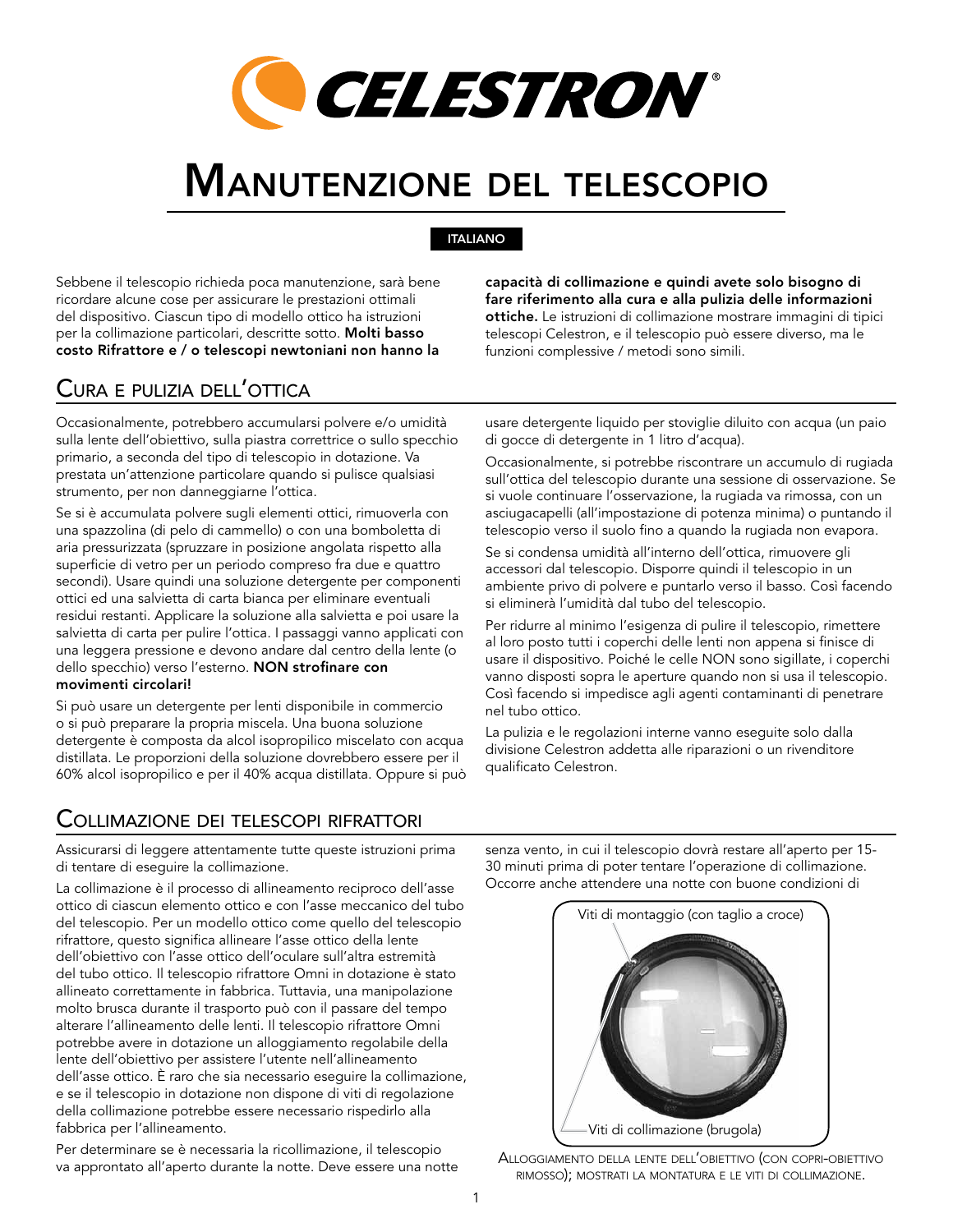visibilità, e occorre evitare di guardare qualsiasi cosa che produca onde di calore (per esempio tetti di case o cofani di automobili). Scegliere una stella luminosa e centrarla nel campo visivo del telescopio. Studiare l'immagine della stella mentre la si fa entrare e uscire dal fuoco usando un oculare che produca una potenza da 30 a 60 per ogni pollice di apertura. Se è presente un modello di messa a fuoco asimmetrico, è necessaria la collimazione. (Se il telescopio è collimato correttamente, l'immagine della stella fuori fuoco appare come un modello anulare concentrico simile a quello illustrato).

Per la collimazione, il telescopio deve trovarsi su una montatura equatoriale con avviamento a motore (ovvero con motore che esegue l'inseguimento) che sia all'incirca allineata polarmente, oppure puntato verso una stella stazionaria senza che l'azionamento a motore sia in funzione. Polaris, la stella polare, è la più adatta per l'operazione di collimazione per gli osservatori che si trovano nell'emisfero settentrionale, perché appare immobile contro il cielo di sfondo per un periodo abbastanza lungo da permettere l'esecuzione della collimazione. Polaris è l'ultima stella nel manico del Piccolo Carro (Orsa Minore) e la sua distanza sopra l'orizzonte settentrionale è sempre uguale all'angolo di latitudine dell'osservatore.

Prima di eseguire la collimazione, individuare le tre (3) viti di montaggio sull'alloggiamento della lente dell'obiettivo sulla parte anteriore del tubo. (Queste viti fissano l'alloggiamento della lente dell'obiettivo al tubo principale, e non vanno rimosse). Potrebbe essere necessario rimuovere il copri-obiettivo dalla parte anteriore del tubo, per facilitare l'accesso alle viti di collimazione. Accanto a ciascuna vite di montaggio si trova una vite brugola più corta (vite di collimazione) che preme contro il tubo ottico per articolare l'alloggiamento della lente dell'obiettivo. Per eseguire la regolazione, la vite di montaggio viene allentata mentre la vite brugola viene girata in dentro o in fuori. Quindi, la vite di montaggio viene serrata di nuovo. Viene regolato solo uno dei tre (3) gruppi alla volta. Di solito, movimenti nell'ordine di 1/8 di giro fanno già la differenza, e solo movimenti da circa 1/2 giro a 3/4 di giro sono il massimo richiesto. NON rimuovere né retrarre le viti di montaggio di più di uno (1) o due (2) giri!

Quando la stella Polaris o un'altra stella luminosa vengono centrate nel campo visivo, eseguire la messa a fuoco con l'oculare di maggiore potenza (ovvero uno con la lunghezza focale minore). Con questo si intendono oculari nell'intervallo da 4 mm a 6 mm. La stella deve essere ben centrata nel campo visivo dell'oculare. Potrebbe essere utile eseguire il procedimento in due, in modo che una persona possa eseguire la visualizzazione e indicare all'altra quali viti vengono girate in modo corretto

e di quanto. Iniziare allentando una vite con taglio a croce (di montaggio) di circa 1 giro e facendo avanzare la vite brugola per vedere se il movimento è corretto. Se non lo è, annullare il procedimento eseguito e provare un altro gruppo di viti.

Dopo aver effettuato la prima regolazione, è necessario ripuntare il tubo del telescopio per centrare di nuovo la stella nel campo visivo. Si può poi giudicare la simmetria dell'immagine della stella uscendo dalla focalizzazione esatta e rientrandovi, ed esaminando l'immagine della stella. Se vengono eseguite le giuste regolazioni, si dovrebbero notare dei miglioramenti. Poiché sono presenti tre (3) gruppi di viti, potrebbe essere necessario muovere almeno due (2) di essi per ottenere il necessario movimento della lente. NON serrare eccessivamente le viti di montaggio esterne!

Una volta collimato, il telescopio non dovrebbe necessitare di ulteriore collimazione, a meno che non sia stato urtato o fatto vibrare drasticamente.



Un telescopio collimato deve produrre un'immagine di anello simmetrica simile al disco di diffrazione illustrato qui.

Oculare per collimazione del telescopio rifrattore – Il telescopio rifrattore include nella dotazione un oculare di collimazione che può aiutare l'utente a controllare approssimativamente l'allineamento del telescopio durante il giorno. L'oculare per collimazione presenta un sito con foro puntiforme che aiuta l'utente a determinare se gli elementi ottici sono adeguatamente allineati con il tubo. Con il focalizzatore girato completamente in dentro e il prisma diagonale rimosso, mettere l'oculare per collimazione all'interno del tubo del focalizzatore. Se il telescopio è collimato correttamente, si dovrebbe essere in grado di vedere l'intero bordo della lente dell'obiettivo quando si guarda attraverso il foro puntiforme. Se la lente dell'obiettivo appare ovale, potrebbe essere necessario collimare il telescopio come descritto sopra.

# Collimazione di un telescopio Schmidt-Cassegrain

Le prestazioni ottiche del telescopio sono direttamente collegate alla sua collimazione, ovvero all'allineamento del suo sistema ottico.

Il telescopio in dotazione è stato collimato in fabbrica dopo essere stato assemblato completamente. Tuttavia, se il telescopio è stato fatto cadere o è stato sottoposto a brusche vibrazioni durante il trasporto, potrebbe aver bisogno di essere collimato. L'unico elemento ottico che potrebbe necessitare di regolazione, o per il quale la regolazione è possibile, è l'inclinazione dello specchio secondario.

Per controllare la collimazione del telescopio, occorrerà una sorgente di luce. Una stella luminosa vicino allo zenit è ideale, in quanto presenta una quantità minima di distorsione atmosferica. Assicurarsi che l'inseguimento della stella (con un azionamento a motore opzionale) sia in funzione, in modo da non dover inseguire la stella manualmente. Oppure, se non si vuole accendere il telescopio, si può usare la stella Polaris. La sua posizione in relazione al polo celeste fa sì che si muova molto poco, eliminando così l'esigenza di inseguirla manualmente. Prima di iniziare il processo di collimazione, assicurarsi che il telescopio sia in equilibrio termico con l'ambiente circostante.



Le tre viti di collimazione si trovano davanti all'alloggiamento dello specchio secondario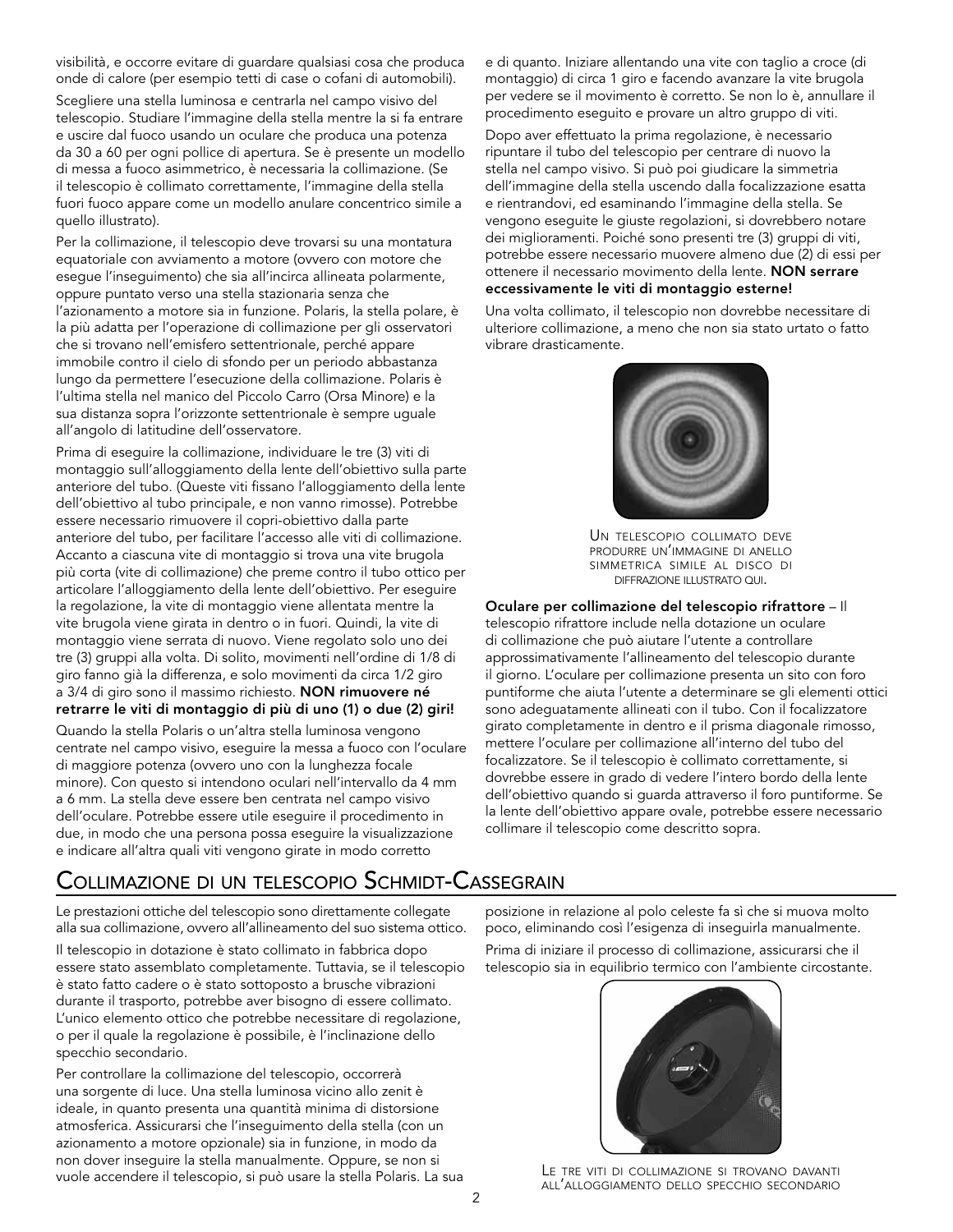Se ci si sposta fra luoghi con grande differenza di temperatura, attendere 45 minuti affinché il telescopio raggiunga tale equilibrio.

Per verificare la collimazione, visualizzare una stella vicina allo zenit. Usare un oculare di potenza da media ad alta — con lunghezza focale da 12 mm a 6 mm. È importante centrare una stella al centro del campo visivo per poter giudicare il livello di collimazione. Passare lentamente dal fuoco al fuori fuoco e giudicare la simmetria della stella. Se si nota un decentramento sistematico della stella su un lato, occorre rieseguire la collimazione.

A questo fine, occorre serrare la vite (o le viti) di collimazione secondaria che sposta la stella attraverso il campo visivo in direzione della luce decentrata. Queste viti si trovano nel porta specchio secondario. Apportare solo piccole regolazioni di 1/6 - 1/8 di giro alle viti di collimazione e ricentrare la stella spostando il telescopio prima di fare eventuali miglioramenti o prima di apportare ulteriori regolazioni.



Anche se l'immagine della stella appare uguale su entrambi i lati della focalizzazione, è asimmetrica.<br>L'ostruzione scura è spostata sul lato sinistro del modello di diffrazione, indicando una scarsa collimazione.

Per semplificare la procedura di collimazione, seguire questi facili procedimenti.

- 1. Mentre si guarda attraverso un oculare di potenza da media ad alta, mettere fuori fuoco una stella luminosa fino a quando non appare un modello ad anello con un'ombreggiatura scura. Centrare la stella fuori fuoco e notare in che direzione è decentrata l'ombreggiatura centrale.
- 2. Mettere il dito lungo il bordo della cella anteriore del telescopio (fare attenzione a non toccare la piastra correttrice), puntando verso le viti di collimazione. L'ombra del dito dovrebbe essere visibile quando si guarda nell'oculare. Ruotare il dito attorno al bordo del tubo finché la sua ombra non viene vista più vicina alla porzione più stretta degli anelli (ovvero la stessa direzione verso la quale è decentrata l'ombreggiatura centrale).
- 3. Individuare la vite di collimazione posta più vicina al punto dove si trova il dito. Sarà questa la vite di collimazione che occorre regolare per prima. (Se il dito si trova esattamente fra due delle viti di collimazione, occorre regolare la vite opposta al punto in cui si trova il dito).
- 4. Usare i pulsanti del dispositivo di comando manuale per spostare l'immagine della stella fuori fuoco fino al bordo del campo visivo, nella stessa direzione verso la quale è decentrata l'ostruzione centrale dell'immagine della stella.
- 5. Mentre si guarda attraverso l'oculare, usare una chiave per viti brugola per girare la vite di collimazione individuata ai procedimenti 2 e 3. Di solito è sufficiente un decimo di giro per notare un cambiamento nella collimazione. Se l'immagine della stella si sposta al di fuori del campo visivo nella direzione verso la quale è decentrata l'ombreggiatura centrale, si sta girando la vite di collimazione nella direzione sbagliata. Girare la vite in direzione opposta, in modo che l'immagine della stella si sposti verso il centro del campo visivo.

## Collimazione di un telescopio di Newton

Le prestazioni ottiche della maggior parte dei telescopi di Newton possono essere ottimizzate eseguendo se necessario la ricollimazione (allineamento) dell'ottica del telescopio. Collimare il telescopio significa semplicemente bilanciare i suoi elementi ottici. Una collimazione scadente determina aberrazioni e distorsioni ottiche.

- 6. Se mentre si gira la vite si nota che diventa molto allentata, basta serrare le altre due viti degli stessi giri. Al contrario, se la vite di collimazione diventa troppo serrata, allentare le altre due viti degli stessi giri.
- 7. Una volta che l'immagine della stella si trovi al centro del campo visivo, verificare se gli anelli sono concentrici. Se l'ostruzione centrale è ancora decentrata nella stessa direzione, continuare a girare la vite/le viti nella stessa direzione. Se si nota che il modello anulare è decentrato in una direzione diversa, basterà ripetere i procedimenti da 2 a 6 come indicato sopra per la nuova direzione.

Una collimazione perfetta mostra un'immagine di stella molto simmetrica subito a fuoco e fuori fuoco. Inoltre, una collimazione perfetta offre le specifiche di prestazione ottica ottimali per raggiungere le quali il telescopio è stato progettato.

Se la visibilità (ovvero la stabilità dell'aria) è turbolenta, è difficile valutare la collimazione. Se l'aria è turbolenta, attendere una sera migliore per eseguire la collimazione, o puntare il telescopio verso una parte del cielo più stabile, che verrà indicata da stelle dalla luminosità immobile invece che scintillante.



Un telescopio collimato dovrebbe apparire simmetrico, con l'ostruzione centrale centrata nel odello di diffrazione della stella.

Prima di collimare il telescopio, occorre acquistare familiarità con tutti i suoi componenti. Lo specchio primario è lo specchio grande situato all'estremità posteriore del tubo del telescopio. Questo specchio viene regolato allentando e serrando le tre viti, situate a 120 gradi l'una dall'altra, che si trovano all'estremità del tubo del telescopio. Lo specchio secondario (il piccolo specchio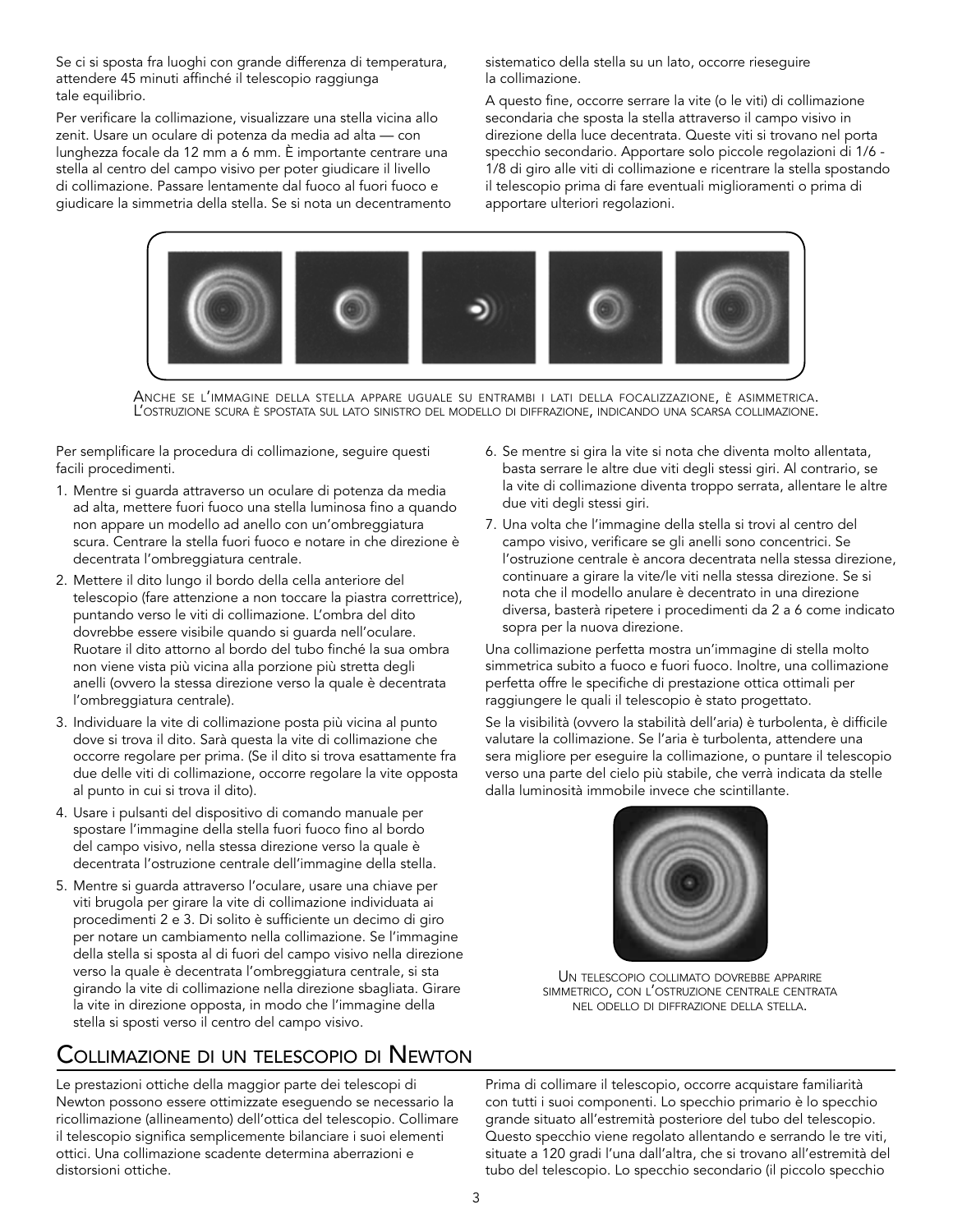ellittico situato sotto il focalizzatore, nella parte anteriore del tubo) ha anch'esso tre viti di regolazione.

## Allineamento dello specchio secondario

La procedura che segue descrive la collimazione diurna del telescopio usando lo strumento per collimazione di Newton (N. di catalogo 94183) offerto da Celestron. Per collimare il telescopio senza lo strumento per collimazione, leggere la seguente sezione sulla collimazione notturna su una stella. Per una collimazione molto precisa, viene offerto l'Oculare per collimazione opzionale da 31,8 mm (1,25 poll.) (N. di catalogo 94182).

Per determinare se il telescopio necessita di collimazione, puntarlo innanzitutto all'esterno, verso una parete luminosa o verso il cielo azzurro.



*Non guardate mai direttamente il sole ad occhio nudo né con il telescopio (a meno che non disponiate dell'apposito filtro solare), onde evitare danni permanenti e irreversibili agli occhi.*

Se nel focalizzatore c'è un oculare, rimuoverlo. Servendosi delle manopole di messa a fuoco, ritirare completamente il tubo del focalizzatore, fino a quando la sua parte color argento non è più visibile. Attraverso il focalizzatore si guarderà un riflesso dello

specchio secondario, proiettato dallo specchio primario. Durante questo passaggio, ignorare il riflesso proiettato dallo specchio primario. Inserire il tappo di collimazione nel focalizzatore e guardare attraverso di esso. Con il fuoco retratto completamente, si dovrebbe essere in grado di vedere l'intero specchio primario riflesso nello specchio secondario. Se lo specchio primario non è centrato nel secondario, regolare le viti del secondario serrandole e allentandole alternatamente fino a quando la periferia dello specchio primario non risulta centrata nella propria visuale. NON allentare né serrare la vite centrale nel supporto dello specchio secondario, in quanto mantiene la corretta posizione dello specchio.

### Allineamento dello specchio primario

Ora regolare le viti dello specchio primario per centrare di nuovo il riflesso del piccolo specchio secondario, in modo che se ne veda il profilo proiettato contro la vista del primario. Quando si guarda nel focalizzatore, i profili proiettati degli specchi dovrebbero apparire concentrici. Ripetere i passaggi uno e due fino a quando non si ottiene questo risultato.

Rimuovere il tappo di collimazione e guardare nel focalizzatore; si dovrebbe vedere il riflesso del proprio occhio nello specchio secondario.



#### Viste di collimazione di Newton come appaiono attraverso il focalizzatore usando il tappo di collimazione

## Collimazione notturna su una stella

Dopo aver completato con successo la collimazione diurna, si può eseguire la collimazione notturna su una stella regolando precisamente lo specchio primario mentre il tubo del telescopio si trova sulla sua montatura ed è puntato su una stella luminosa. Occorre approntare il telescopio di notte e studiare l'immagine di una stella ad una potenza da media ad alta (potenza di 30-60